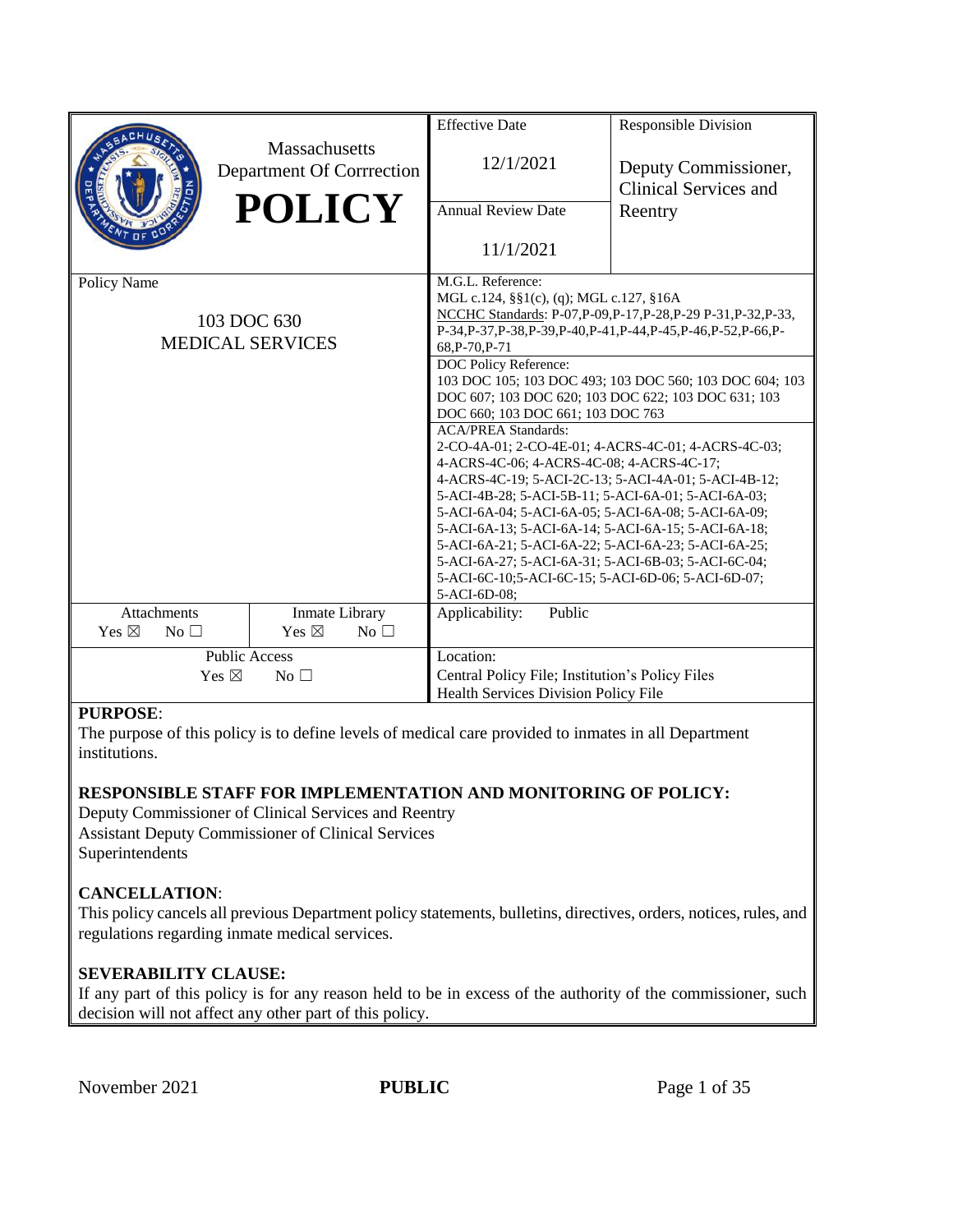# **TABLE OF CONTENTS**

| 630.01 | <b>Treatment Philosophy</b>                                                                        | $\overline{4}$ |
|--------|----------------------------------------------------------------------------------------------------|----------------|
| 630.02 | <b>General Policy</b>                                                                              | 4              |
| 630.03 | On-Site Physical Examination by Outside Physician<br>(Non-DOC, non-Contractual Provider Physician) | 6              |
| 630.04 | <b>Outpatient Health Services Units (OHSU)</b>                                                     | $\tau$         |
| 630.05 | <b>Inpatient Health Services Units (IHSU)</b>                                                      | 8              |
| 630.06 | <b>Medical Entrance Screen</b>                                                                     | 9              |
| 630.07 | Ectoparasite (Scabies and Lice) Control Guidelines                                                 | 10             |
| 630.08 | <b>Inmate Health Orientation</b>                                                                   | 11             |
| 630.09 | <b>Intake Physical Examination</b>                                                                 | 11             |
| 630.10 | <b>Sick Call</b>                                                                                   | 12             |
| 630.11 | Periodic Physical Examinations                                                                     | 13             |
| 630.12 | <b>Specialty Consultations</b>                                                                     | 14             |
| 630.13 | Authorized/Unauthorized Health Care For Inmates in/on Pre-Release, Release<br>Programs             | 15             |
| 630.14 | <b>Inmate Co-Payment of Medical Services</b>                                                       | 15             |
| 630.15 | <b>Emergency Services</b>                                                                          | 16             |
| 630.16 | <b>Intra-System Transfers</b>                                                                      | 17             |
| 630.17 | <b>Inmates in Restrictive Housing</b>                                                              | 18             |
| 630.18 | Use of Mental Health Restraints                                                                    | 19             |
| 630.19 | Refusal of Treatment at a Department Institution                                                   | 19             |
| 630.20 | Refusal of Treatment at an Outside Hospital or Outside Clinic                                      | 20             |
| 630.21 | <b>Release Procedures</b>                                                                          | 21             |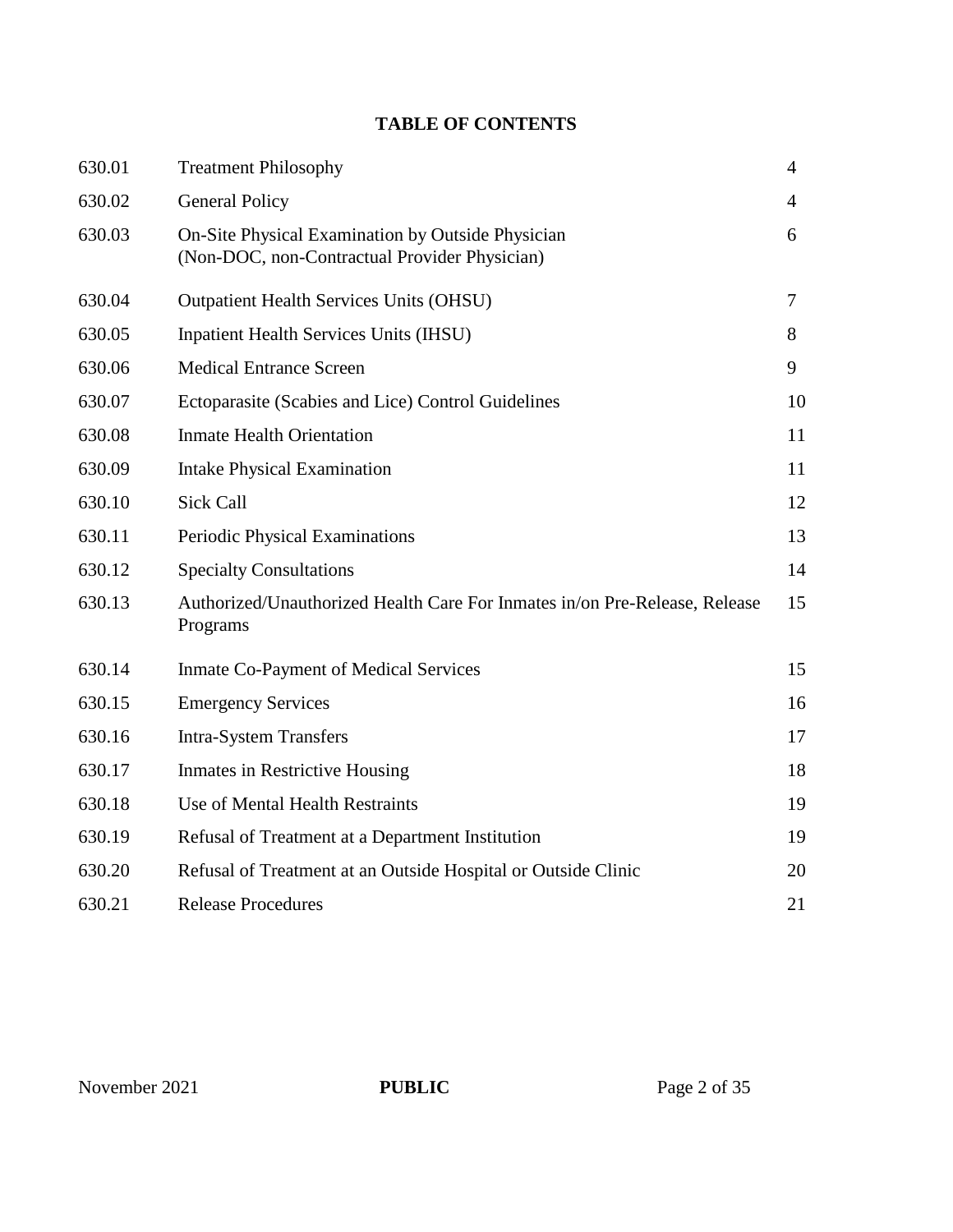# **ATTACHMENTS**

| Attachment A        | Sample Letter from the Assistant Deputy Commissioner of Clinical<br>Services | 23 |
|---------------------|------------------------------------------------------------------------------|----|
| <b>Attachment B</b> | Physician Release for Outside Medical Services                               | 24 |
| Attachment C        | <b>Inmate Release for Outside Medical Services</b>                           | 25 |
| Attachment D        | 105 CMR 205 Standards Governing Physical Examinations                        | 26 |
| <b>Attachment E</b> | Code 99 Red Bag Contents                                                     | 32 |
| <b>Attachment F</b> | <b>Medical Disaster Box Minimum Contents</b>                                 | 33 |
|                     | Attachments $G, \& I$ - L are provided to facilities under separate<br>cover |    |
| Attachment G        | Medical History and Screening Form                                           | 35 |
| Attachment H        | <b>Medical Restrictions Form</b>                                             | 34 |
| Attachment I        | <b>Classification Health Status Report Form</b>                              | 35 |
| Attachment J        | Intra System Transfer Form                                                   | 35 |
| Attachment K        | <b>Medical Entrance Inquiry Form</b>                                         | 35 |
| Attachment L        | Release of Responsibility                                                    | 35 |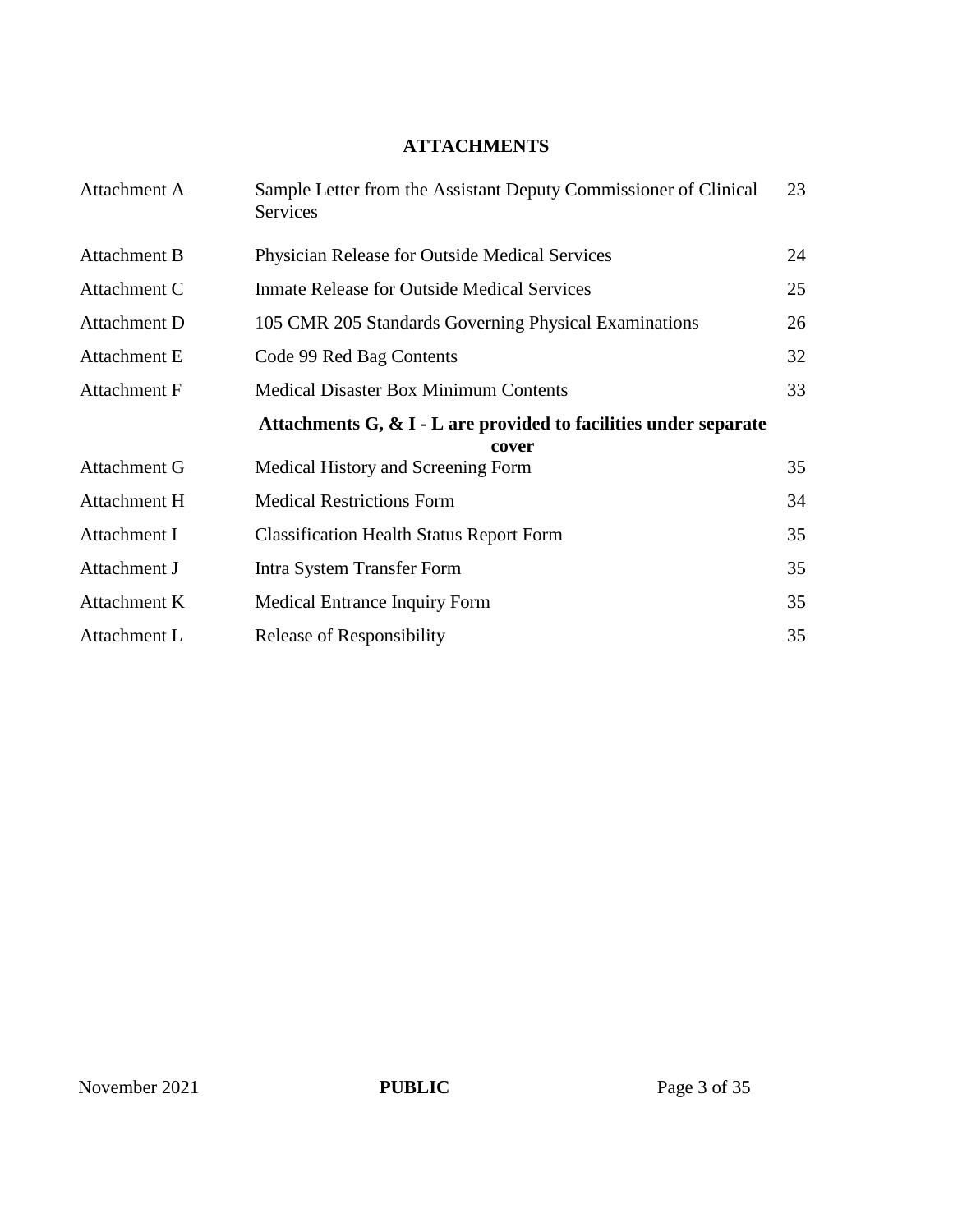### **630.01 TREATMENT PHILOSOPHY**

Each institution shall provide access to medical, dental, and mental health services needed to maintain the basic health of inmates.

- 1. Access to health care is an inmate's right and not a privilege.
- 2. All health care services shall be provided in an atmosphere that assures privacy and dignity for both the inmate and the provider.
- 3. All health care services shall be comparable in quality to that available in the community.

# **630.02 GENERAL POLICY**

1. Each Superintendent shall develop written procedures for providing a system to ensure unimpeded access to health care. The procedures do not need to define levels of care, but they shall describe the manner in which inmates access health care, including how they are informed regarding accessing health care (i.e., via orientation.)

Levels of health care to be provided are listed below. These levels of care may be provided either on-site, off-site in the community or at another Department institution.

- a. Self Care;
- b. First-aid;
- c. Emergency Care;
- d. Clinic Care;
- e. Infirmary Care;
- f. Hospital.
- 2. The contractual medical provider shall ensure that continuity of care is maintained by assuring the proper flow of patient health information between the institution and other Department institutions or health care providers.
- 3. The Department, through the contractual medical provider, shall ensure that the delivery of all health care is to be preceded by an explanation of the nature of such treatment.

The Department and the contractual medical provider shall comply with all applicable statutes relating to informed consent procedures. The contractual medical provider shall have written guidelines for informed consent procedures.

4. All treatment provided by contractual health care personnel shall be performed in

November 2021 **PUBLIC** Page 4 of 35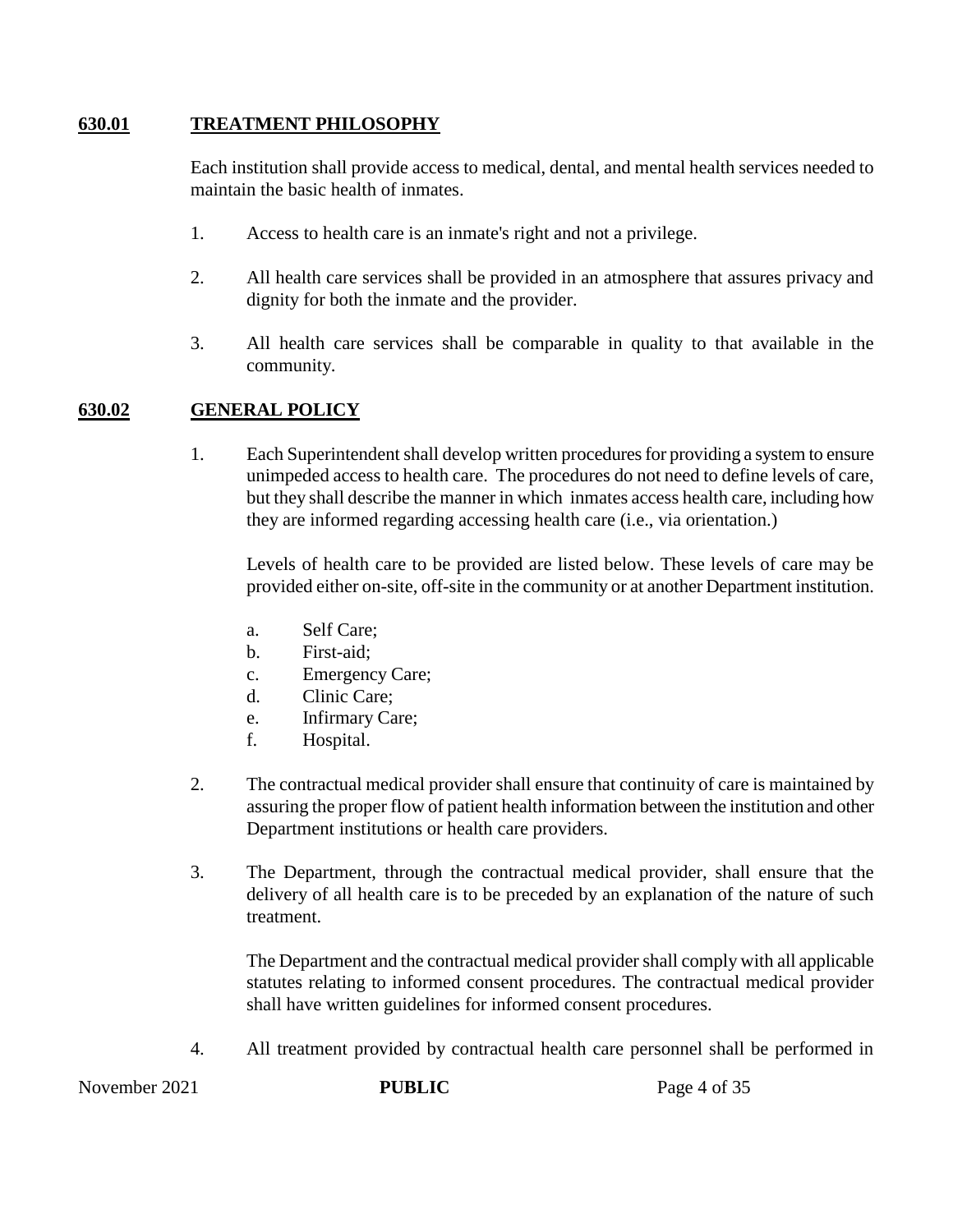accordance with Massachusetts General Laws, and the regulations of the following organizations/agencies:

- a. MA Boards of Registration in Medicine;
- b. MA Boards of Registration in Dentistry;
- c. MA Boards of Registration in Nursing;
- d. MA Boards of Registration in Pharmacy;
- e. MA Boards of Registration of Psychologists;
- f. MA Boards of Registration in Optometry;
- g. MA Boards of Registration of Dispensing Opticians;
- h. MA Boards of Registration in Physical Therapy;
- i. MA Boards of Registration in Podiatry;
- j. MA Boards of Registration of Social Workers;
- k. Massachusetts Department of Public Health;
- l. Massachusetts Department of Mental Health; and
- m. Any other applicable Federal or State Agency.
- 5. Each institution shall have access to a contractual provider on-call 24 hours a day, seven days per week.
- 6. The collection of health history information shall be conducted only by health trained or qualified health personnel. The collection of all other health appraisal data shall be performed only by qualified health personnel. This data shall be recorded only on current forms and/or electronic screens approved by the Assistant Deputy Commissioner of Clinical Services or designee and the Program Director of the contractual medical provider, and in accordance with 103 DOC 607, *Medical Records*.
- 7. Each institution shall have provision for the immediate medical examination of any inmate suspected of having a communicable disease. All diseases covered by Department of Public Health (DPH) regulation 105 CMR 300 are to be reported by physicians to the local board of health in which the institution is located. For further information on communicable diseases, please refer to 103 DOC 631, *Communicable Diseases*.
- 8. Generally, the contractual medical provider shall not be involved in the collection of forensic information from inmates. Requests for such services should be forwarded to the DOC Health Services Division, which will contract another vendor for these services. Any deviations shall be as governed by 103 DOC 620, *Special Health Care Practices*.
- 9. All institutions shall post a sign in the intake area instructing inmates on how to access care for immediate health needs.

November 2021 **PUBLIC** Page 5 of 35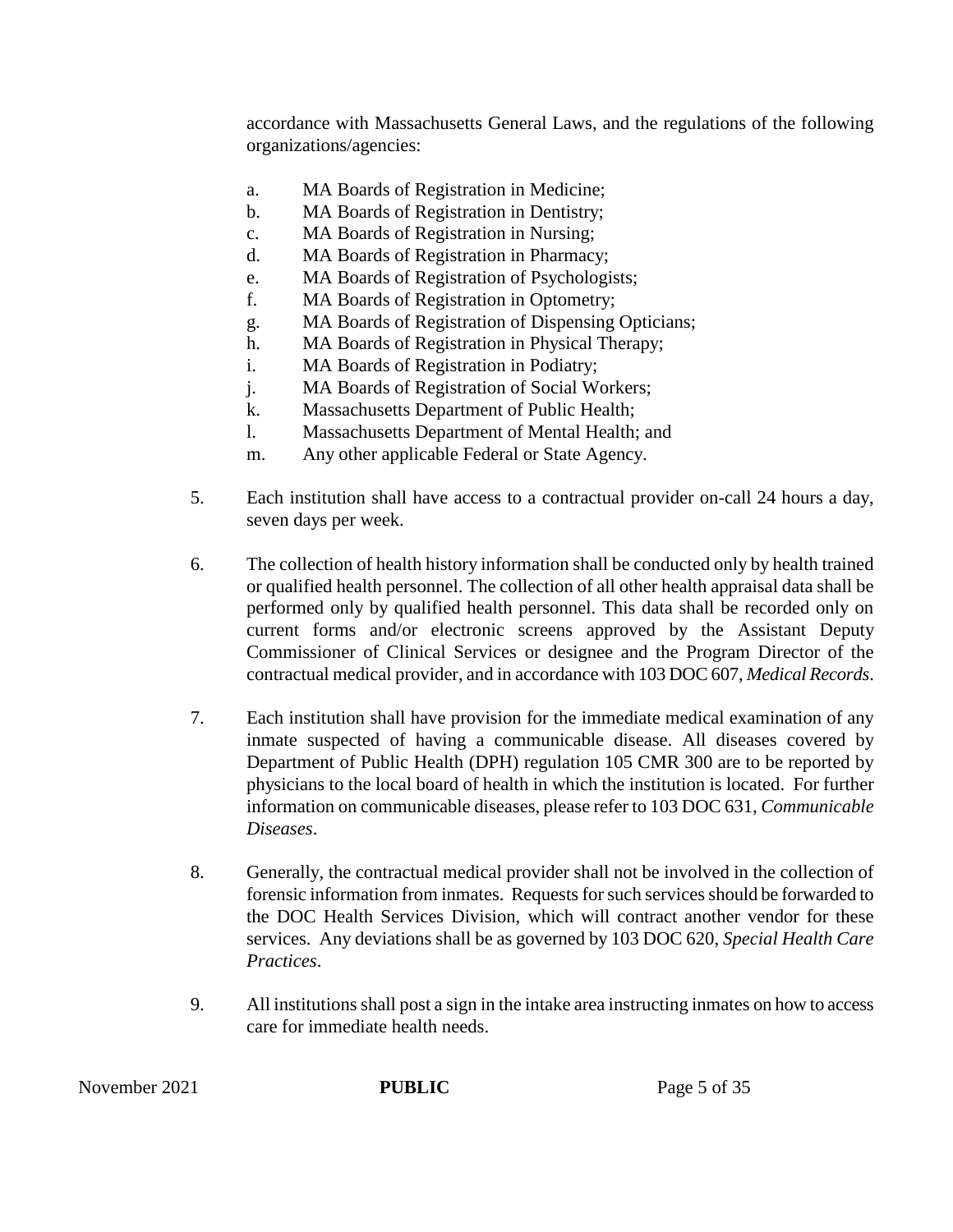10. The contractual medical provider shall develop written procedures for processing complaints regarding health care. The procedure shall be communicated orally and in writing to inmates upon arrival in the institution.

# **630.03 ON-SITE PHYSICAL EXAMINATION BY OUTSIDE PHYSICIAN (NON-DOC, NON-CONTRACTUAL PROVIDER PHYSICIAN)**

All requests for a non-contractual provider to examine an inmate must be directly submitted by the requester to the Assistant Deputy Commissioner of Clinical Services. The written request shall include the reason for the examination, the name, address, and professional license number of the physician who will be performing the examination and the exact equipment to be used. Please note that inmates in pre-release status may also request community based health care visits pursuant to 103 DOC 630.13.

The Health Services Division shall:

- 1. Forward a letter, from the Assistant Deputy Commissioner of Clinical Services, (Attachment A) to the party requesting the examination, or to the physician who is to perform the examination, informing him/her/them of the following specific requirements of the Department:
	- a. A waiver of liability (Attachment B) must be signed by the physician and witnessed prior to the examination, releasing both the Massachusetts Department of Correction and the contractual medical provider from any fees or medical liability.
	- b. The inmate involved must sign an authorization for the examination and waiver of liability (Attachment C), releasing both the Department and the contractual medical provider from any costs or medical liability involved in or as a result of the examination. The inmate must also sign an authorization to release medical information in order for the outside physician to examine the medical record (103 DOC 607, *Inmate Medical Records*, Attachment's 1 & 2).
	- c. The outside physician will be informed that he/she/they may perform only a non intrusive examination; may write recommendations on a consultation form; that neither the Department nor the contractual medical provider is obligated to comply with any consultation recommendations; that consultation reports will be reviewed by the on-site senior physician and that he/she/they may not write any orders or notes in any part of the medical record.
- 3. The Health Services Division will contact the Board of Registration which governs physicians to confirm the current licensure of the physician to perform the examination and to confirm that there are no restrictions on his/her/their license to practice medicine.

November 2021 **PUBLIC** Page 6 of 35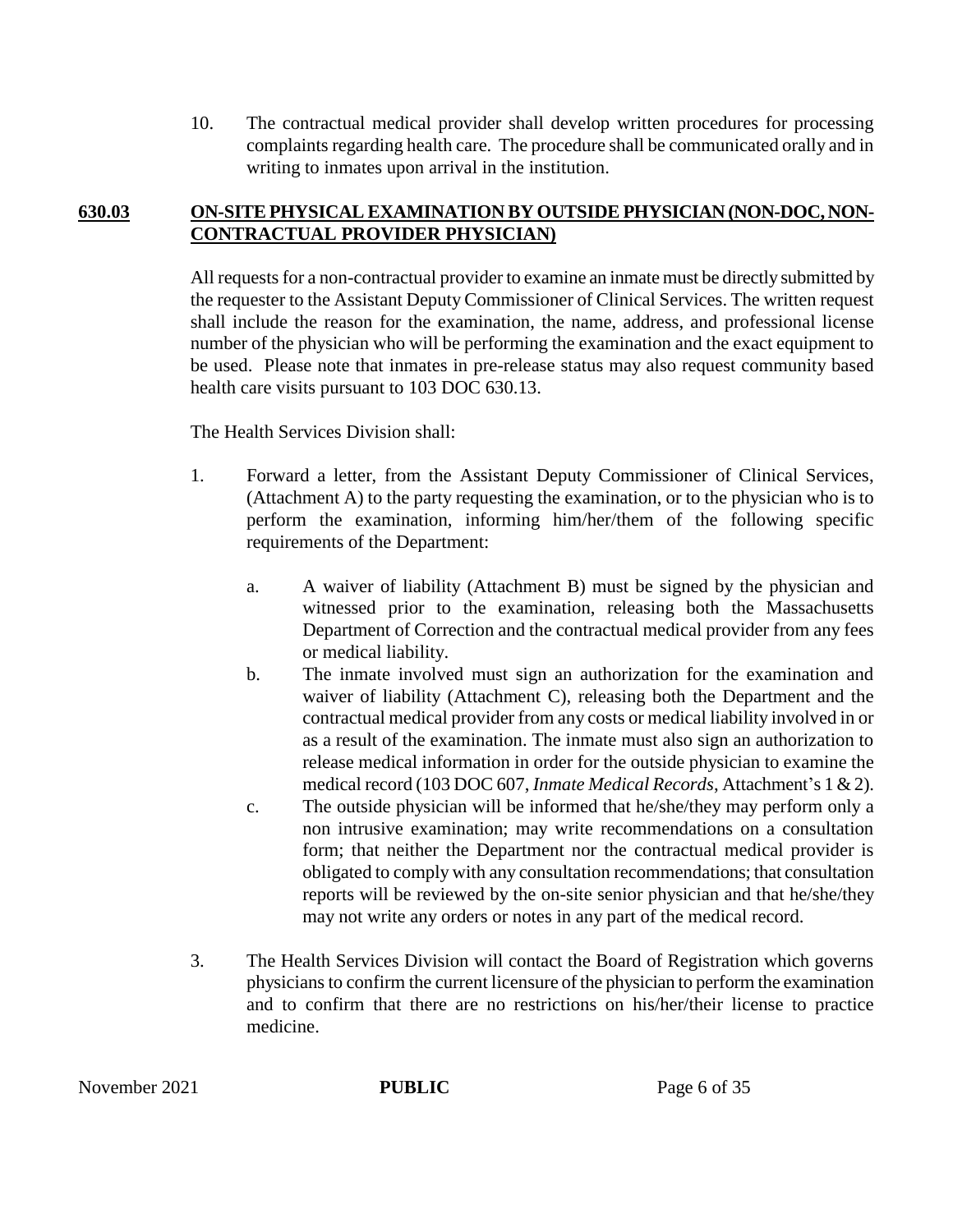- 4. Upon completion of steps one through three above, the Health Services Division will approve or deny the request.
- 5. The Health Services Division will contact the Health Services Administrator at the institution involved to arrange a date for the approved examinations, entry of physician, and notification of institution administration.

# **630.04 OUTPATIENT HEALTH SERVICES UNITS (OHSU)**

- 1. Each institution HSU shall have a contractual provider who possesses a current, valid, unrestricted license to practice in Massachusetts and shall meet the following requirements:
	- a. Is a graduate of a Liaison Committee on Medical Education (LCME) or American Osteopathic Association (AOA) approved medical school in the United States or Canada or an international medical graduate who has completed either a fifth pathway year or a valid Educational Commission of Foreign Medical Graduates (ECFMG) certificate; and
	- b. Has completed an Accreditation Council for Graduate Medical Education Approved Residency Program in the United States;
	- c. Physicians designated as site medical directors shall be board certified in family practice, internal medicine, preventive medicine, infectious diseases, surgery, or emergency medicine.
	- d. Specialty physiciansshall be board certified in the respective specialty or board eligible or board certified in the respective subspecialty.

The contractual agreement with the medical provider details more specific information regarding qualification requirements of contractual medical staff, including per diem (PRN) physicians and exceptions to specific qualification requirements.

- 2. Each institution HSU shall meet the following additional requirements:
	- a. All health care services shall be delivered only by clinically trained medical personnel. All treatment performed by contractual health care personnel other than a physician or mid-level provider shall be performed pursuant to direct orders written and signed by a contractual provider or a mid-level provider.
	- b. The HSU shall have examination rooms which meet the requirements of 103 DOC 660, *Medical Supplies and Equipment*, and 105 CMR 205, *Minimum Standards Governing Medical Records and The Conduct of Physical Examinations in Correctional Facilities* (Attachment D).
	- c. All contractual health care providers shall have access to a full range of laboratory and diagnostic support services.
	- d. A medical record shall be maintained for each inmate in accordance with 103

November 2021 **PUBLIC** Page 7 of 35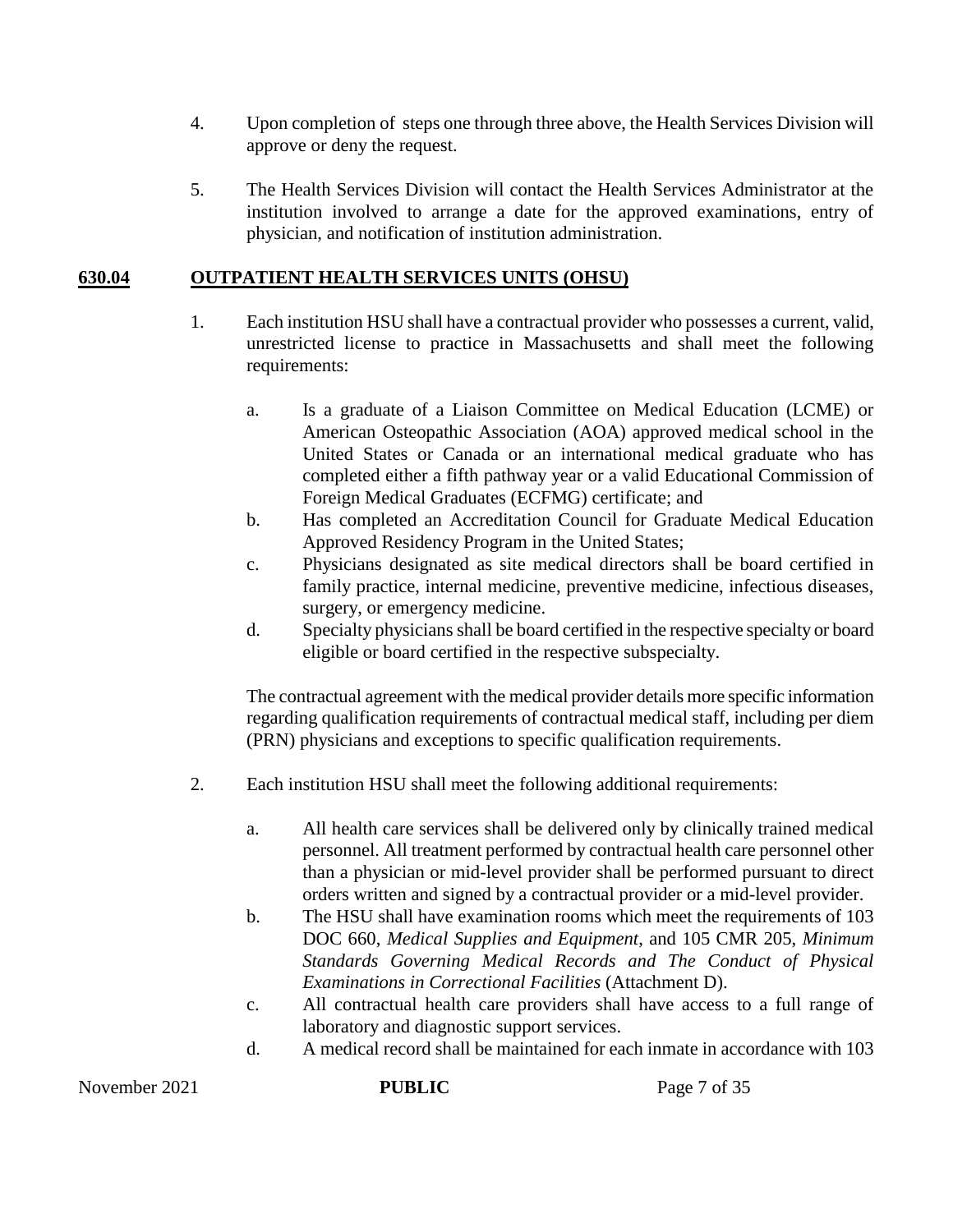DOC 607, *Inmate Medical Records*.

e. Each HSU shall have access to a pharmacy service.

### **630.05 INPATIENT HEALTH SERVICES UNITS (IHSU)**

Inpatient HSUs are to be in compliance with applicable state statutes and local licensing requirements (see 630.02(4)). Inpatient HSUs are of two types: those which offer infirmary care and those which do not. Those IHSUs which offer infirmary care provide skilled nursing care for patients not in need of hospitalization. Those which do not are special medical housing units which offer outpatient level of care but in an inpatient setting. IHSUs shall meet the minimum requirements listed below in addition to those listed in 103 DOC 630.04 of this policy.

- 1. A contractual provider shall be available on-site and/or on-call twenty-four (24) hours a day, seven (7) days a week.
- 2. Nursing and/or paramedical services shall be provided under the direct supervision of a registered nurse and/or physician assistant and/or nurse practitioner.

Those IHSUs that offer infirmary care shall provide twenty-four (24) hour nursing service, seven (7) days a week.

- 3. All orders for care are signed or co-signed by a contractual provider
- 4. Admission and discharge to and from an IHSU that offers Infirmary care shall be initiated only upon the order of a licensed contractual provider.
- 5. All IHSUs shall have clinically trained health care personnel on site twenty-four (24) hours per day, seven (7) days a week.
- 6. The contractual medical provider shall establish a manual of nursing care procedures/protocols.
- 7. A separate and complete medical record shall be generated for each patient admitted to an infirmary IHSU.
- 8. Physicians shall make daily rounds (including weekends) of all patients in the infirmary.
- 9. Meals shall be served to patients within the IHSU.
- 10. All patients in IHSUs that offer infirmary care shall be within sight or sound of a health care staff member at all times.

November 2021 **PUBLIC** Page 8 of 35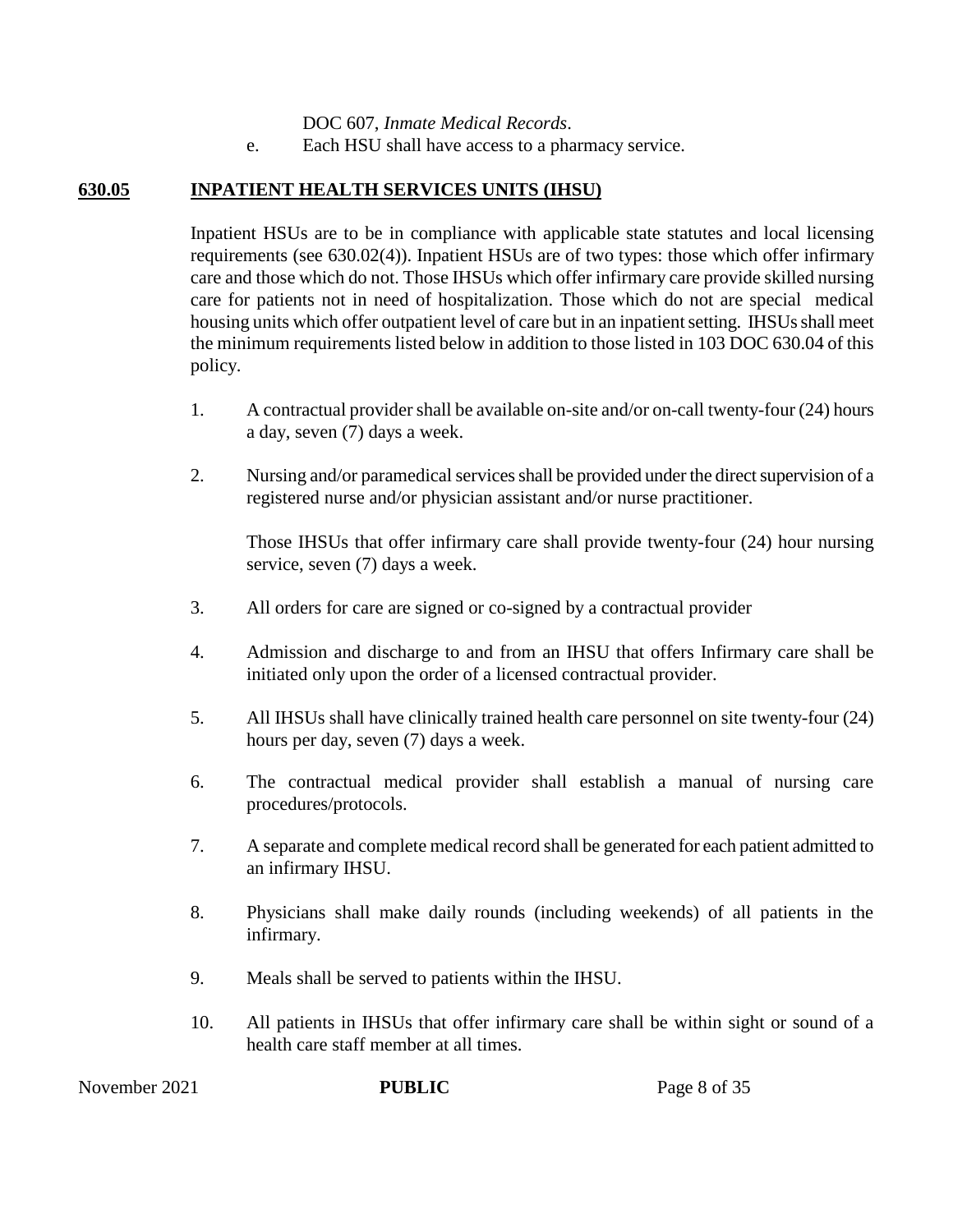# **630.06 MEDICAL ENTRANCE SCREEN**

- 1. Each Superintendent shall develop a procedure to identify all new arrivals at the institution. All inmates shall be medically screened prior to placement in the general population by qualified contractual health care personnel. All findings are to be recorded on a screening form. The Mental Health/Substance Abuse History, Medical Orders, and Restrictions/Special Needs screens shall be completed in IMS. These screens shall subsequently be updated as necessary.
- 2. The medical history and screening form shall include the following (Attachment D, 105 CMR 205):
	- a. Inquiry into current illness and health problems, including:
		- communicable diseases;
		- venereal diseases:
		- dental problems:
		- current medications:
		- chronic health problems;
		- mental health issues, including history of treatment, medication, or hospitalization as well as current assessment for suicidality;
		- use of alcohol and other drugs, including types of drugs used, mode of use, amounts used, frequency used, date or time of last use, and history of any problems that may have occurred after ceasing use (i.e., convulsions);
		- possibility of pregnancy (females);
		- hearing status;
		- other health problems identified by the contractual program director and the Assistant Deputy Commissioner of Clinical Services.
	- b. Observation of general behavior, including:
		- state of consciousness;
		- mental status:
		- appearance, including tremor or sweating, body deformities and ease of movement;
		- condition of skin, including trauma, bruises, lesions, jaundice, rashes, infestations, needle marks or other signs of drug abuse.
	- c. Recommendations for disposition and placement to:
		- immediate medical emergency;
		- admit to infirmary;
		- discharged to general population; and/or
		- general population with referral to health services; Mental Health, Dental, or Medical;
	- d. Female inmates/detainees/civil commitments are to be tested for pregnancy

November 2021 **PUBLIC** Page 9 of 35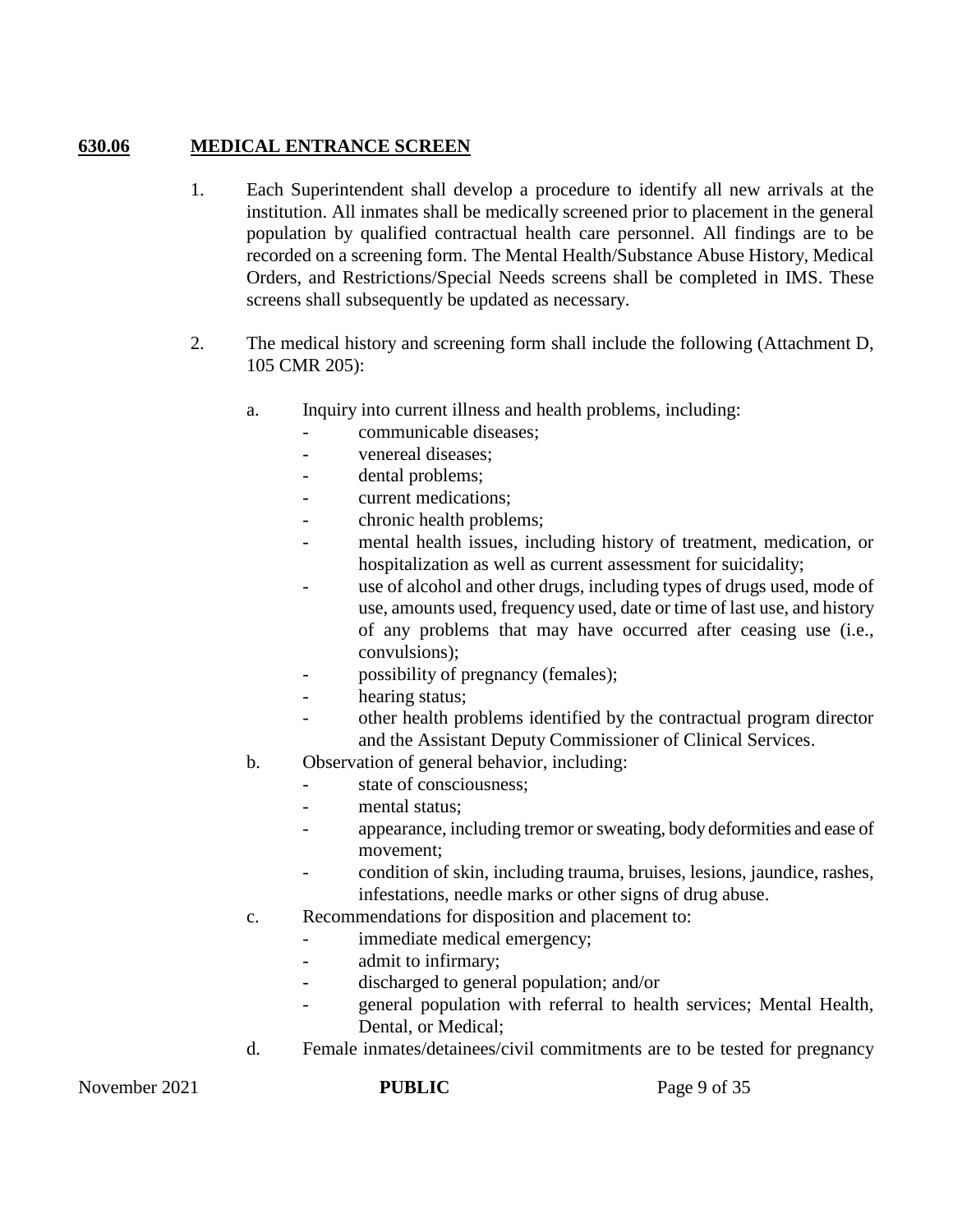upon admission.

- e. Documented explanation of the procedures for access to health and dental services.
- 3. When substance use and chemical dependency is suspected, the inmate is to be referred to a physician. If the contractual provider diagnoses the inmate as chemically dependent, the institution shall follow Department policy 103 DOC 620, *Special Health Care Practices*.
- 4. A medical quarantine for new inmates shall not exceed twenty-four (24) hours unless specifically ordered by a contractual provider or otherwise required due to the health and safety of all staff, inmates, and the general public.

# **630.07 ECTOPARASITE (SCABIES AND LICE) CONTROL GUIDELINES**

Each Superintendent, in conjunction with the Health Service Administrator (HSA), will develop procedures for the examination for lice and for delousing.

- 1. Inmates will be screened for scabies and lice at the time of admission or transfer to each institution (see medical history and screening form, Attachment F). The procedure should state who is responsible for this screening and how it is documented.
- 2. Treatment will be carried out as ordered by the physician on an individual basis. The procedure to carry out physician orders should be detailed in site-specific procedure, including correctional staff involvement.
- 3. Treatment will not be initiated on female inmates until pregnancy is ruled out.
- 4. Inmates and staff will receive health care education material related to ectoparasite when indicated. Materials should be maintained in contractual medical provider infection control manual. The procedure should specify circumstance that indicates the need for this material to be distributed and how distribution is accomplished.
- 5. The Institution health and safety officer will be notified when ectoparasite control measures are needed in specific housing units. Procedure should detail the notification process and action to be taken by correctional staff to carry out necessary measures.
- 6. Personal clothing, bedding, etc., of infested inmates will be placed in appropriately labeled laundry bags and laundered in hot water and machine dried. The procedure should detail direction as to who is responsible for the tasks involved.

November 2021 **PUBLIC** Page 10 of 35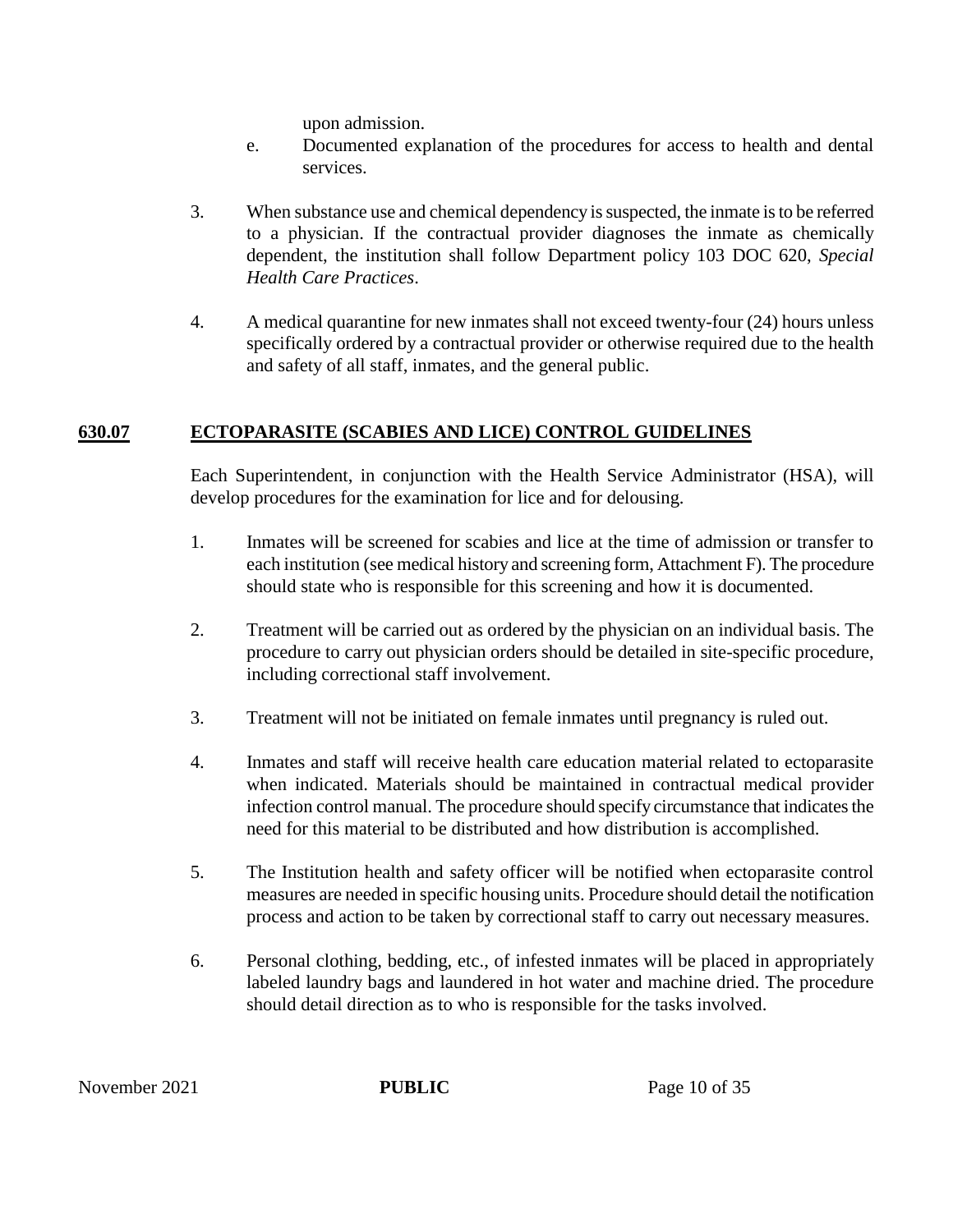### **630.08 INMATE HEALTH ORIENTATION**

Upon the arrival of an inmate at an institution, following commitment, return, or transfer, the institution shall provide the inmate with both verbal and written instructions that explain the procedures for gaining access to health care when needed. In the event that an inmate is unable to read, institution staff will verbally explain the procedures to them. In the event that an inmate has difficulty understanding written or spoken English, institution staff will utilize, as appropriate, auxiliary aids and services, translation services, or the language line so that the inmate understands the procedures for gaining access to health care.

Documentation of orientation shall be via the Orientation Check List screen in IMS.

# **630.09 INTAKE PHYSICAL EXAMINATION**

- 1. Each Superintendent shall develop a written procedure to identify all new arrivals at the institution (also see 103 DOC 630.06 (1). The following inmates shall receive a complete physical examination within seven (7) days of admission to the institution:
	- a. new commitments;
	- b. parole violators;
	- c. inmates returned from escape;
	- d. when indicated, inmates returned to higher custody from sites that do not have an HSU;
	- e. probation violators.
- 2. When the inmate is accompanied by a medical record that documents a complete physical examination was conducted within ninety (90) days prior to admission, the need for a new examination shall be determined by the institution medical director or his/her/their designee. If a full physical examination is not performed, the inmate shall be seen by a contractual provider, physician assistant, or a nurse practitioner, who shall do the following:
	- a. Review and co-sign inmate's record;
	- b. Examine the inmate for signs of recent trauma or disease;
	- c. Conduct any examination and tests which are medically indicated;
	- d. Review the findings with the inmate.
- 3. The physical examination shall be conducted by a contractual provider, physician assistant or nurse practitioner.The results of an exam conducted by a physician assistant or nurse practitioner shall be reviewed and signed by a physician.

November 2021 **PUBLIC** Page 11 of 35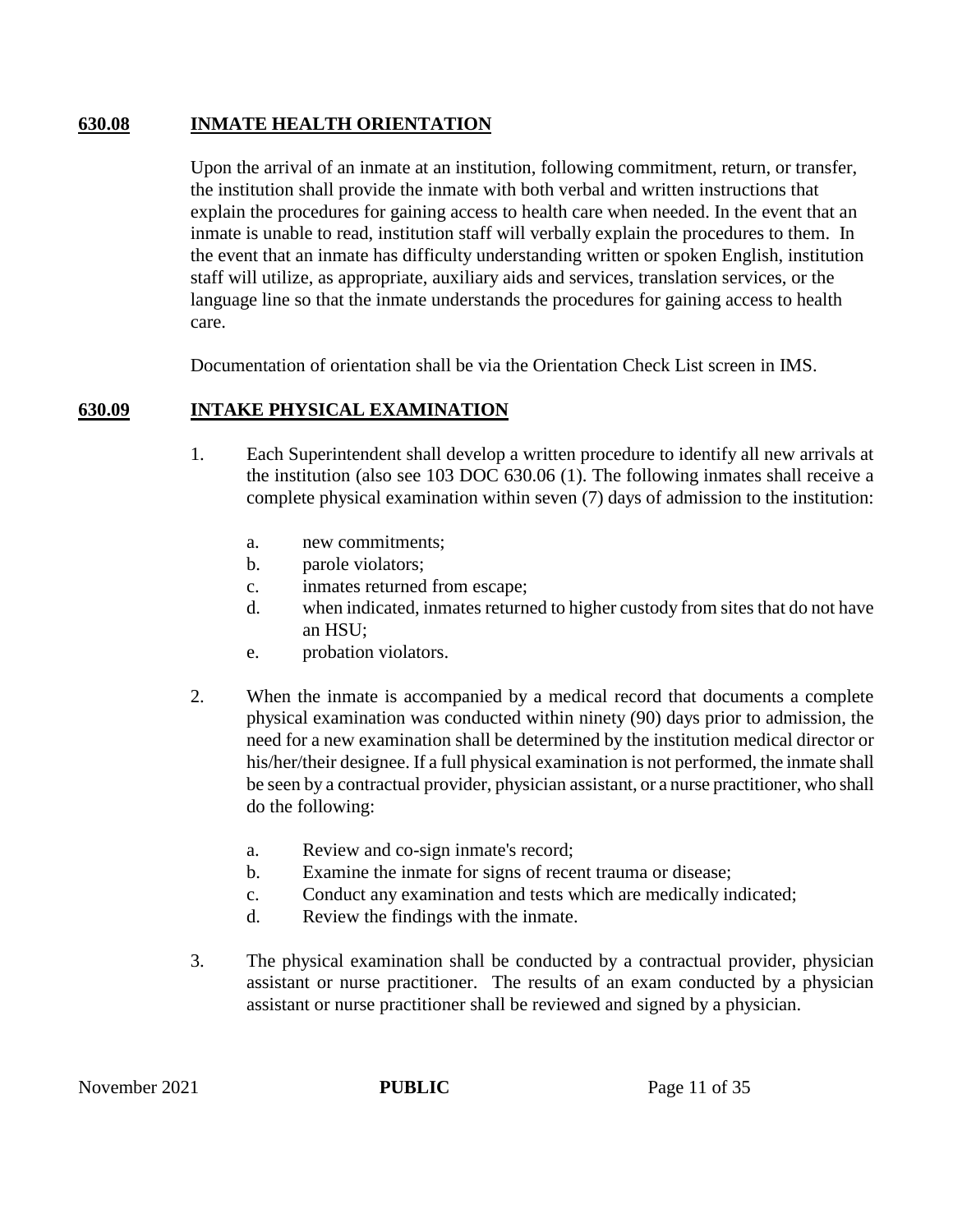- 4. Upon completion of the physical examination and all required and ordered laboratory tests, a qualified health care professional shall discuss the examination with the inmate, its implication, and suggestions for further diagnoses and/or treatment.
- 5. The contents of the physical examination shall be in compliance with the most recent DOC/Vendor contract, Massachusetts DPH regulations 105 CMR 205.200 (Attachment D), ACA, NCCHC, and in the case of BSH, JCAHO Standards.
- 6. Should an inmate's physical condition warrant special consideration for housing, job assignment or program participation, the contractual provider or his/her/their designee shall complete a Medical Restrictions Form (Attachment H) and forward the form to the institution Deputy Superintendent of Reentry.

Medical restrictions shall be written on the Physician Order Sheet, and the data entered on the Medical Restrictions/Special Needs screen in IMS.

# **630.10 SICK CALL**

Access to daily sick call is an inmate's right and not a privilege.

- 1. Each institution shall have written procedures for processing inmate health requests included in its sick call procedure.
- 2. Each Superintendent, in conjunction with the HSA, shall have written procedures for sick call conducted by a contractual provider or other qualified health personnel. The sick call procedure shall include how often and during what hours sick call is held at that institution. As applicable, the written procedures shall also specify how sick call is to be conducted in Restrictive Housing Units (RHU), the Department Disciplinary Unit (DDU) and/or any specialized units in the institution if the sick process in such units differs from the process in the general population units. Sick call may be conducted on-site, off-site at another institution, or off-site at an outside health care facility.
- 3. Sick call shall be available to each inmate five (5) days per week. A physician shall be on site seeing patients/inmates a minimum of three and one half (3 ½) hours per week per one hundred (100) inmates. Actual physician coverage for sick call at each site shall be determined by written agreement between the Department and the contractual medical provider (staffing matrix). Nurse practitioners or physician assistants under the supervision of a physician can substitute for a portion of the physician's time seeing patients, with the approval of the Assistant Deputy Commissioner of Clinical Services.
- 4. All requests must be processed and triaged by a qualified healthcare professional within twenty-four (24) hours. All inmates who submit a sick call request shall be

November 2021 **PUBLIC** Page 12 of 35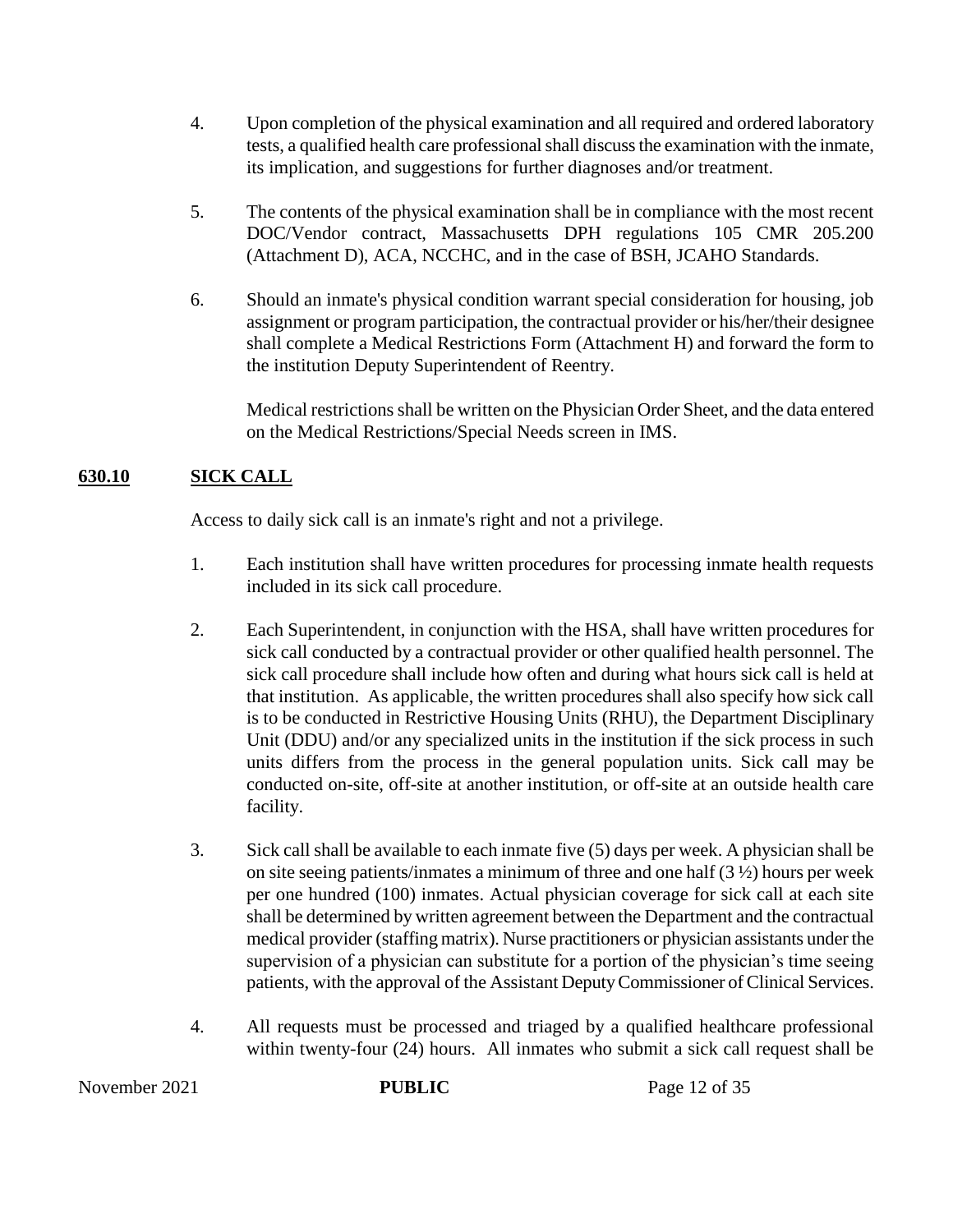seen by a qualified healthcare professional on a priority basis that will not exceed seven (7) calendar days from the day of submission of the request. All sick call slips will be placed in the medical record.

Sick call/physician clinic services shall be available to all inmates within all institutions. The sick call schedule shall be entered on the IMS Inmate Schedule screen by contractual health care personnel.

5. During non-business hours and weekends, medical problems which cannot be deferred until the next regularly scheduled sick call shall be handled in accordance with Department Policy 103 DOC 604, *Outside Hospital Relations*.

# **630.11 PERIODIC PHYSICAL EXAMINATIONS**

The goal of the HSD is to provide periodic physical examinations to all inmates. Complete periodic physical examinations shall be performed on the following time schedule determined by inmate age:

| Age Group                                  | Schedule of Complete Physical Exams                                            |
|--------------------------------------------|--------------------------------------------------------------------------------|
| Inmates 20-49 years<br>Inmates $50+$ years | Every three years<br>Annually, including EKG, rectal exam and stool for occult |
|                                            | blood                                                                          |

It is required that all female inmates have annual pelvic and breast examinations. Women between ages 40-49 will receive a mammogram every two years, and after age 50 annually.

- 1. The HSA for the contractual medical provider will forward, on a quarterly basis, a report to the Superintendent, indicating the following:
	- a. Number of physical examinations due and conducted for each month;
	- b. The number of physical examinations that are past due and why they are past due; and
	- c. An action plan to complete all past due physical examinations.

The Superintendent shall report to the HSD, Regional Administrator any issues relative to the completion of the past due physical exams.

2. A qualified health professional shall review medical records of inmates who are in age groups not requiring the periodic physical examinations on an annual basis. The review shall ensure that all inmates receive annual blood pressure checks and TB screening.

November 2021 **PUBLIC** Page 13 of 35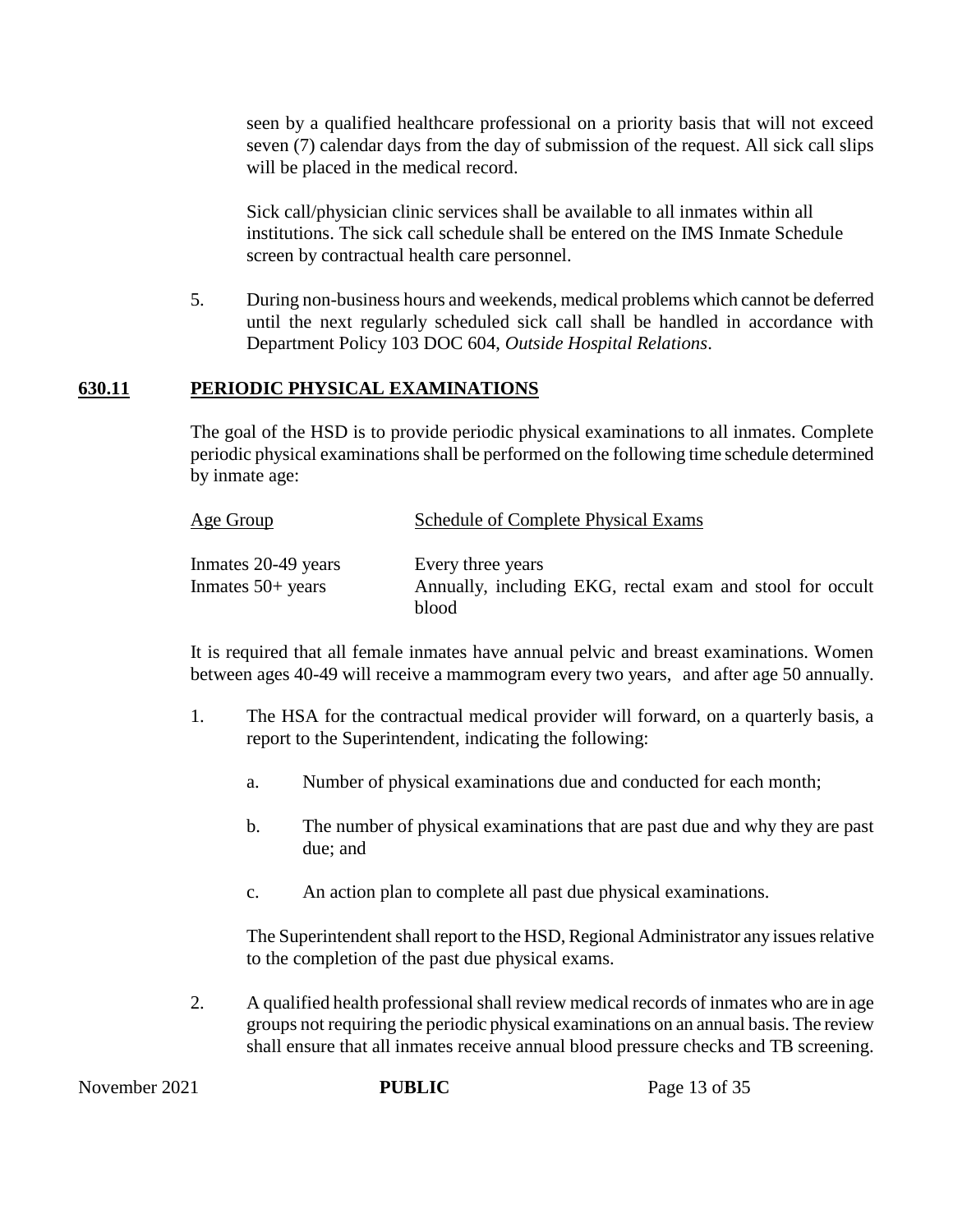At the discretion of the contractual health professional, the inmate shall be scheduled for a complete physical examination as deemed medically necessary.

- 3. Upon completion of the physical examination, and all required/ordered laboratory tests, a qualified health professional shall discuss with the inmate results of the examination, its implications, and suggestions for further diagnosis and/or treatment.
- 4. The content of all physical examinations shall be in compliance with the most recent DOC/Vendor contract, Massachusetts DPH Regulations 103 CMR 205, Section 205.200 (Attachment D), ACA, NCCHC, and in the case of BSH, JCAHO Standards.

# **630.12 SPECIALTY CONSULTATIONS**

Specialty consultations shall be available to each institution through on-site clinics, specialty clinics at the Lemuel Shattuck Hospital (LSH), other Department HSUs, or outside consultants. The specialty clinics shall include, but not be limited to, Orthopedic, General Surgery, ENT, Endocrinology, Dermatology, Optometry, Ophthalmology, Cardiology, Physical Therapy, OB-GYN, Podiatry, Radiology, Infectious Disease, and Mammography.

All consultation services shall be performed only at the request of a contractual provider and only after a consultation request has been prepared in writing and signed by the responsible contractual provider. A consultation summary will be expected from all specialists.

- 1. On-site specialty clinics shall be scheduled at facilities as deemed necessary to meet the needs of the population by the HSA. The schedule of on-site specialty clinics will be approved by the Assistant Deputy Commissioner of Clinical Services.
- 2. With the exception of on-site specialty clinics, LSH outpatient clinics will be the designated source of specialty consultations. All consultations shall be scheduled and institution transportation forms will be required. Transportation between the institution and LSH shall be the responsibility of the Superintendent or designee, unless a contractual provider determines that transportation by ambulance is necessary.

At institutions shall document in IMS, consultation schedules shall be entered on the Inmate Schedule screen detailing on-site medical visit (internal) versus off-site hospital/medical trip (external) by contractual health care personnel. Additionally, the Medical Restrictions/Special Needs screen shall be updated and printed instead of the institution transportation forms.

3. Consultations may be arranged with outside non-LSH specialists only when it is determined that required services are not available at the institution or at LSH, and the services are recommended by the contractual provider. Locations of such consultations

November 2021 **PUBLIC** Page 14 of 35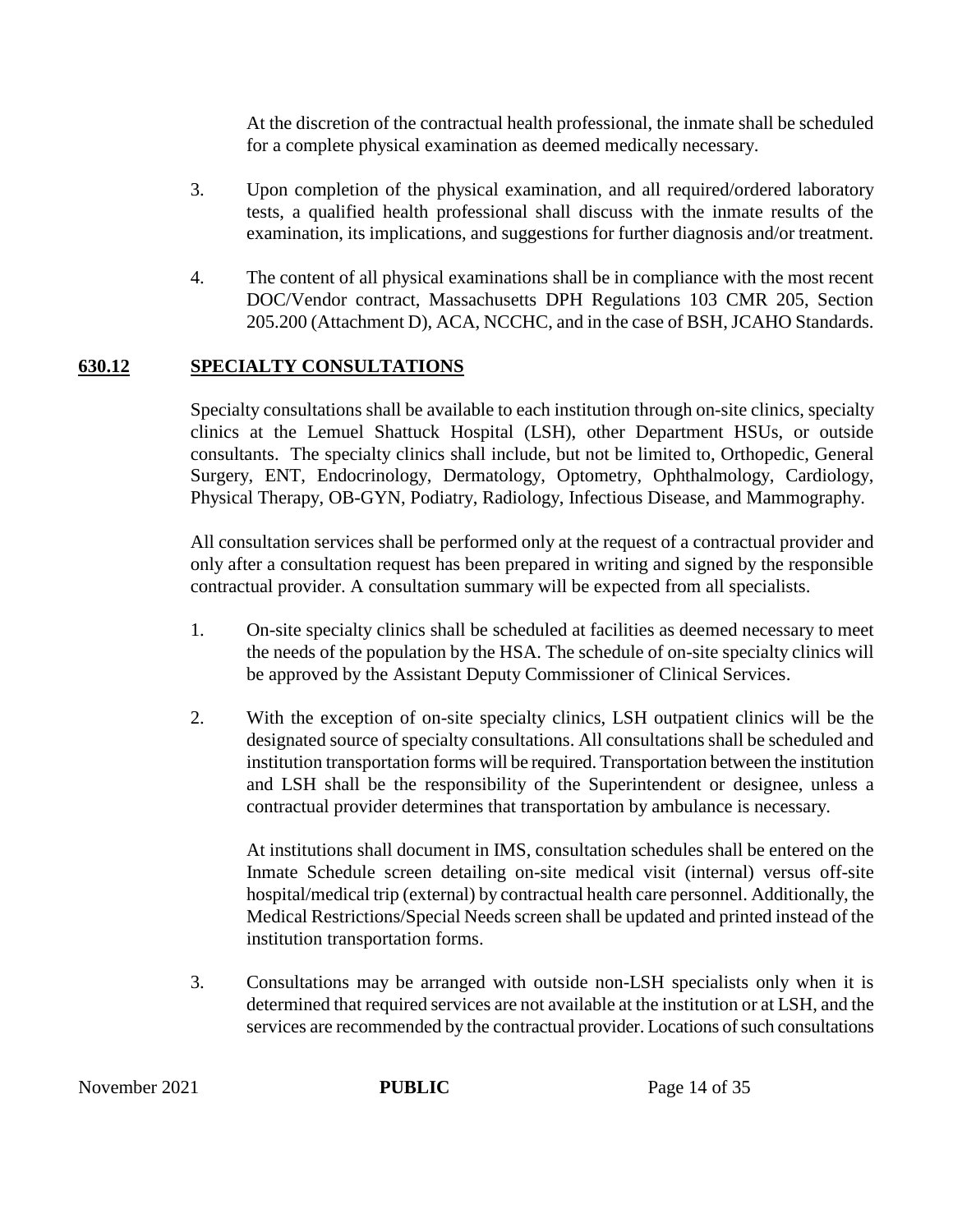shall be subject to approval by the contractual Program Director or designee, with the exception of medical emergencies.

4. Patients referred to consultants by contractual providers for diagnostic evaluation and continuing treatment, and who are accepted by the consultant as a patient for continuing treatment will remain the responsibility of the contractual attending physician. The contractual provider shall record in the progress notes of the inmate's medical record all consultant recommendations being followed. All consultant recommendations not being followed shall also be recorded by the contractual provider in the progress notes with specific reasons written as to why those recommendations are not being followed.

All changes in physician's orders will be written on the physician order sheet in the inmate's medical record and signed, timed, and dated by the contractual provider.

# **630.13 AUTHORIZED/UNAUTHORIZED HEALTH CARE FOR INMATES IN/ON PRE-RELEASE, RELEASE PROGRAMS**

- 1. When an inmate is approved for work release, furloughs, or other release programs, the inmate shall be advised by the institution staff, both verbally and in writing, that the Department will not be responsible for the payment of unauthorized health care services.
- 2. All health care services for inmates (except for those provided on-site at the institution, at LSH or at another Department institution) must be approved in advance by the Assistant Deputy Commissioner of Clinical Services or designee. Inmates suffering injuries or requiring emergency care while on work-release are not generally eligible for Worker's' Compensation benefits. All medical charges related to treatment at or by an outside hospital, outside medical facility, or outside provider, due to emergencies while an inmate is on work-release, furlough, or other release program, shall not constitute an exception to these provisions.

# **630.14 INMATE CO-PAYMENT OF MEDICAL SERVICES**

A Medical Co-payment policy exists which details the specific protocol for adhering to the policy in its entirety. Please refer to 103 DOC 763, *Inmate Medical Co-Payments*.

# **630.15 EMERGENCY SERVICES**

November 2021 **PUBLIC** Page 15 of 35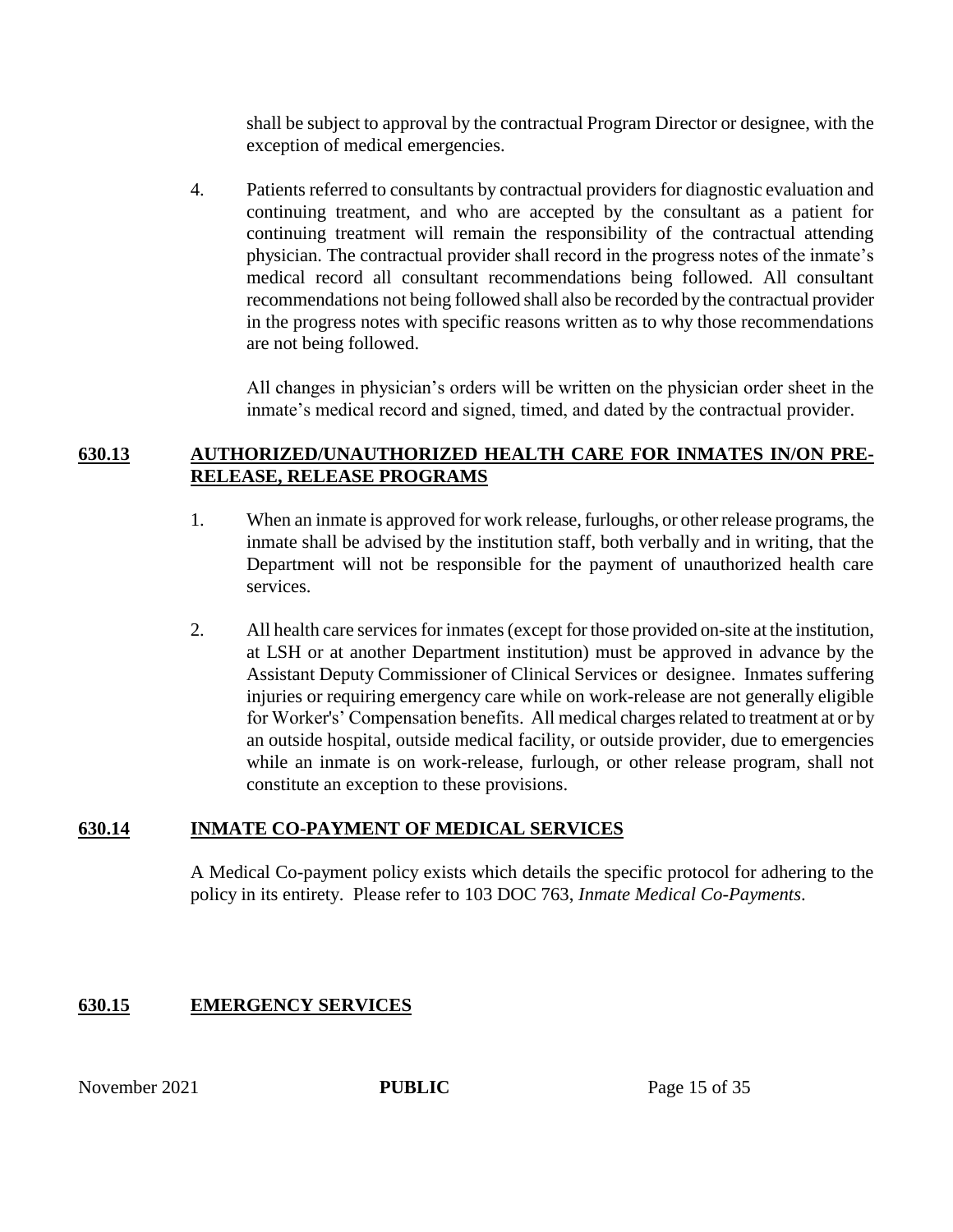- 1. Each institution will be provided with emergency medical and dental care twenty-four (24) hours a day, seven (7) days a week via an on-call physician service and/or on-site health care staff. The provision of these services shall be outlined in procedures written by the contractual medical provider that meet the specifications of Department policies 103 DOC 604, *Outside Hospital Relations*, and 103 DOC 105, *Officer of the Day and Department Duty Station*.
- 2. Each institution shall use the designation "Code 99" whenever a life-threatening emergency exists. Each institution shall have a written Code 99 Procedure applicable to its institution as required by 103 DOC 622, *Death Procedures*. An emergency "Code 99" or "red bag" will be available in HSUs for all emergency responses. (See Attachment E for required contents of the Red Bag.)
- 3. The Department's Medical Disaster Plan (see 103 DOC 560.13(C) and 103 DOC 604.09) shall be implemented upon the authority of the Assistant Deputy Commissioner of Clinical Services, when he/she/they is notified by the Commissioner that a state of emergency has been declared.
	- a. Site specific Medical Disaster Plans, developed jointly by the institution's security staff and the contractual medical provider, must be approved by the Assistant Deputy Commissioner of Clinical Services*,* as required in 103 DOC 604, *Outside Hospital Relations*, and 103 DOC 560, *Disorder Management*. The Director of Operations and Security must also approve each site specific Medical Disaster Plan.
	- b. Each institution is responsible to have a disaster box readily available should a medical disaster occur. The disaster box must be built for easy transport to any area of the institution. It will be sealed and located in a secure, strategic and easily accessible area outside the medical unit. This box is to be opened only for disasters, drills and restocking contents.

The contractual medical provider will maintain the disaster box. A list of contents will be determined by the contractual medical director. The content list, with expiration dates, will be affixed to the outside of the disaster box. Medical staff, accompanied by security staff, will check the seal and expiration dates on a quarterly basis, replacing expired supplies as needed. (See Attachment F for minimum contents requirements.)

# **630.16 INTRA-SYSTEM TRANSFERS**

November 2021 **PUBLIC** Page 16 of 35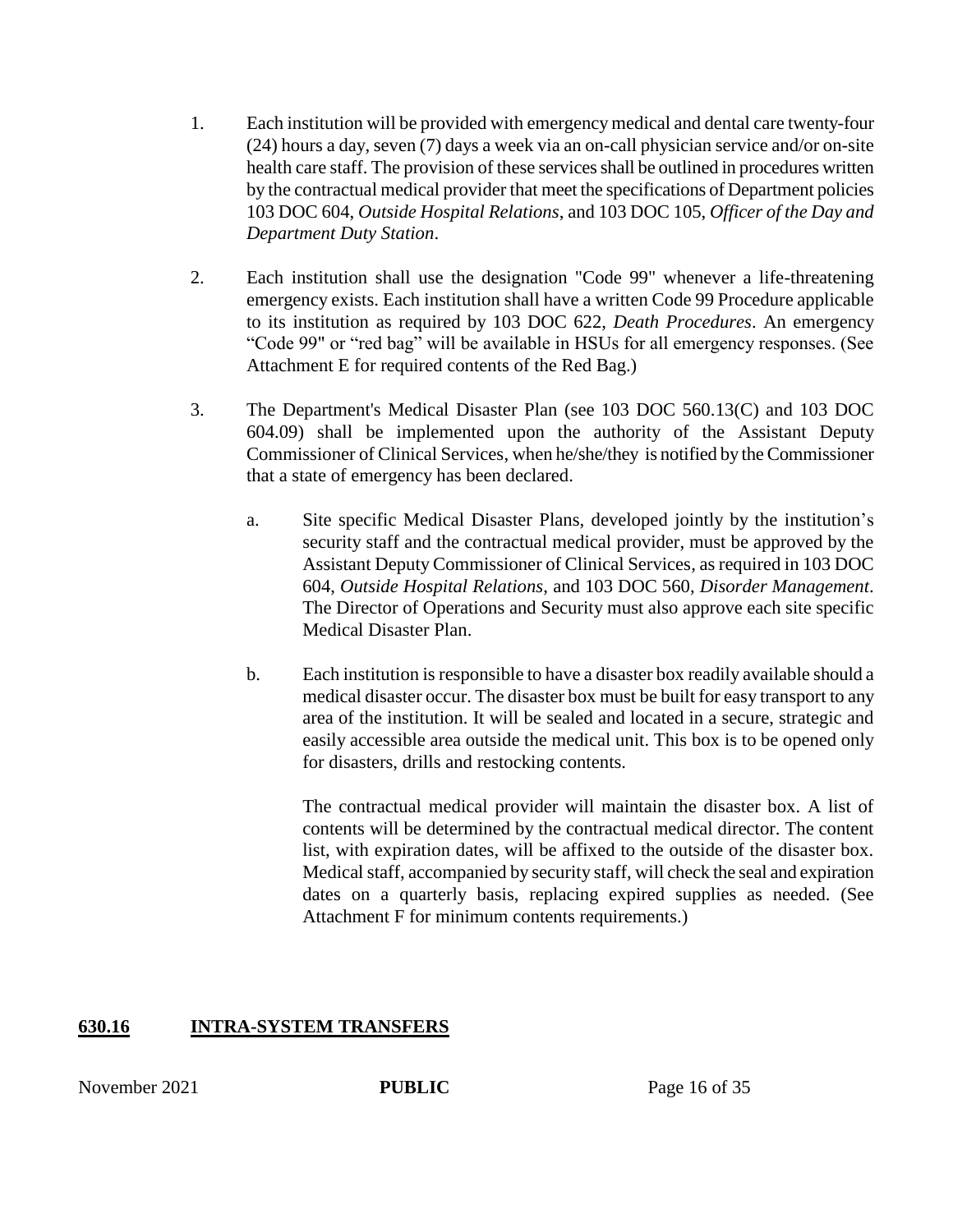The contractual medical provider shall ensure that the continuity and availability of health care is maintained when inmates are transferred between institutions.

- 1. The Department's classification process shall include consideration of inmates' medical and mental health status.
	- a. Names of inmates scheduled for initial classification, reclassification and/or any classification hearing that may result in a transfer will be submitted to the HSU at the institution by classification staff two weeks prior to a scheduled classification board appearance dates.
	- b. Upon receipt of notification, contractual health and contractual mental health staff will initiate a Classification Health Status Report (Attachment I) by reviewing the medical record.

The Medical Restrictions/Special Needs screen in IMS shall be updated instead, including the minimum health care coverage necessary.

- c. If medically indicated, the inmate will be examined by a psychiatrist or mental health clinician, and/or physician, physician assistant or nurse practitioner. Current medical data will be obtained and reviewed.
- d. When all pertinent medical and mental health information is gathered, the Classification Health Status Report form (Attachment I) will be completed and sent to the institution classification supervisor prior to the scheduled appearance date.
- 2. Whenever feasible the designated contractual health service personnel shall be notified at least three days prior to the transfer of an inmate.

Notification via IMS is made by use of the Notification screen and/or Institution Schedule Query screen under Inter Institution Transfer.

- 3. At the time of transfer, each inmate will be accompanied by his/her/their medical record, as set forth 103 DOC 607, *Inmate Medical Records*. Also, the sending institution's health service staff will make every effort to complete an Intra-system Transfer form (Attachment J) prior to transfer to send with the medical record.
- 4. If an inmate arrives at the receiving institution without the appropriate records and/or medications, the sending institution's health service staff shall immediately be notified.
- 5. All intra-system transfers shall be screened by health trained or qualified health care personnel immediately upon arrival. An inquiry of whether the inmate is being treated

November 2021 **PUBLIC** Page 17 of 35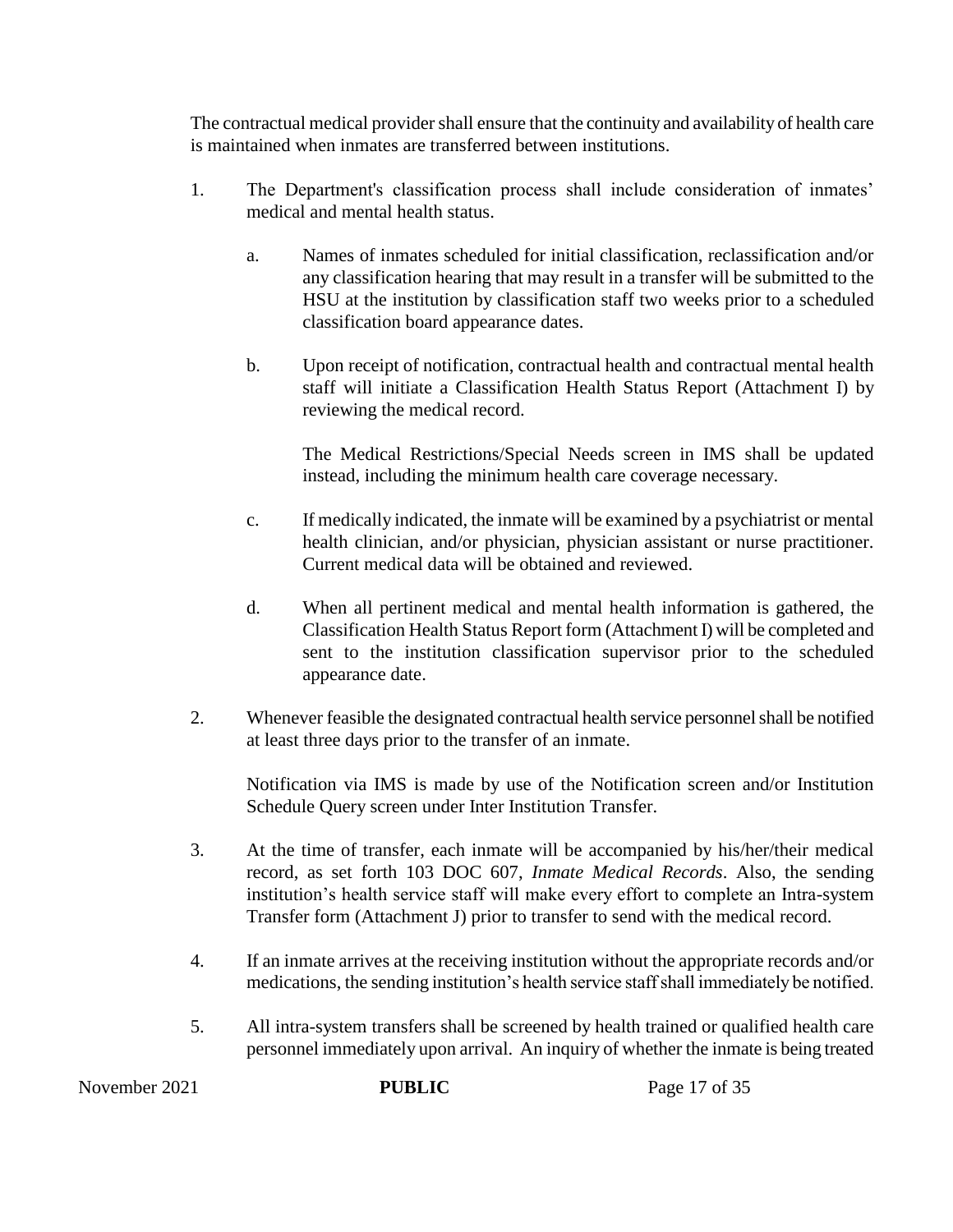for a medical, dental or a mental health problem shall be made. There shall also be an inquiry as to whether the inmate is presently on medication or whether the inmate has any current medical, dental or mental health complaints. Observation and listing of findings of general behavior, physical deformities or any signs of trauma shall be documented on the Medical Entrance Inquiry form (Attachment K) or Intra-system Transfer form (Attachment J). A recommended disposition based on observations, inquiry and findings must also be included (i.e., place in general population, place in general population with appropriate referral to routine or emergency health care services).

Disposition shall be updated via the Medical Orders screen in IMS. Additionally, the Mental Health/Substance Abuse History, Medical Orders, and Medical Restrictions/Special Needs screens shall be updated if necessary.

### **630.17 INMATES IN RESTRICTIVE HOUSING**

Each institution that maintains inmates in restrictive housing in accordance with 103 CMR 423, *Restrictive Housing*, or 103 CMR 430, *Inmate Discipline*, shall develop written procedures that require any inmate in restrictive housing to have access to health care services which are equal to that of the general population.

1. Inmates who are removed from the general population are to be medically screened by qualified health care personnel prior to or immediately upon placement in restrictive housing.

In IMS, medical staff will enter onto the RHU or DDU Inmate Information screen the name of the staff person conducting the physical screening and check the applicable button. The date of the screening shall be entered into the comment box by entering, "physical screening on" and the date. The screening shall also be documented in the inmate's medical record.

- 2. If security status precludes the inmate's attendance at sick call at the institution HSU, provisions shall be made, in accordance with the institution's procedures, for the inmate to be seen by a qualified health care professional in the unit in which the inmate has been placed in restrictive housing.
- 3. In addition, a qualified health care professional shall visit any institution RHU, or DDU, on a daily basis to determine if there are any unattended medical complaints. These visits shall be recorded in the appropriate medical logbook by medical staff.

In IMS, the daily visits will be entered on the RHU or DDU Daily Log screen by security staff.

November 2021 **PUBLIC** Page 18 of 35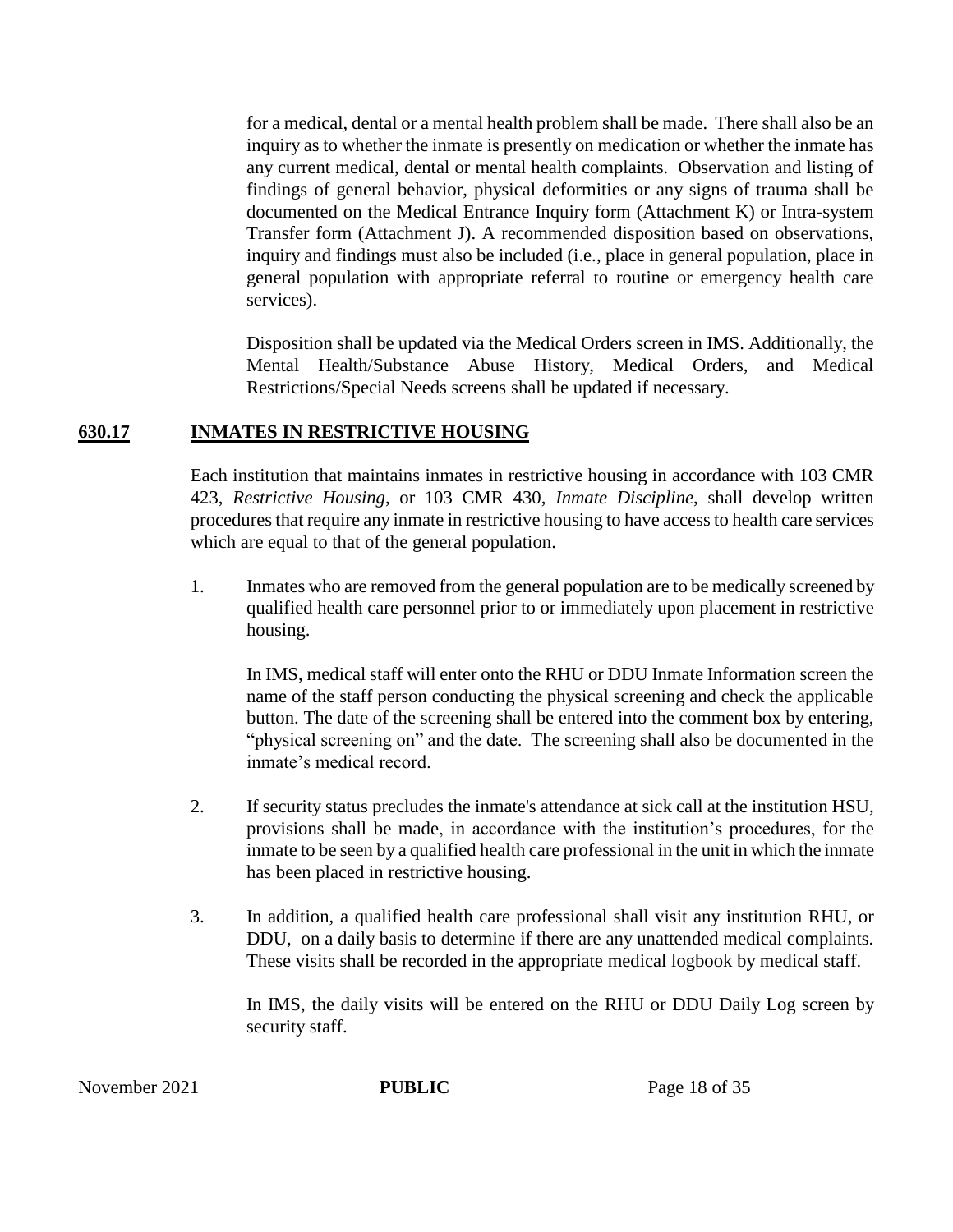- 4. Periodic physical examinations shall be performed for inmates in an RHU or DDU in accordance with section 630.11 of this policy.
- 5. All inmates in restrictive housing shall have accessto mental health services pursuant to 103 DOC 650, *Mental Health Services*.
- 6. If qualified health care personnel determine that a medical condition exists which is a contra-indication to admission or continued placement in restrictive housing, , this information must be documented in the medical record and immediately communicated to the Superintendent or designee or Shift Commander during nonbusiness hours, for appropriate action, and to the Health Services Director.

# **630.18 USE OF MENTAL HEALTH RESTRAINTS**

Medical personnel shall utilize restraints pursuant to 103 DOC 650, *Mental Health Services* and only as a last resort for patients who are determined to be of danger to self or others. Under no circumstances shall mental health restraints be used as a disciplinary measure or as a convenience for institution medical staff.

# **630.19 REFUSAL OF TREATMENT AT A DEPARTMENT INSTITUTION**

Each institution shall have written procedures for circumstances in which an inmate decides not to follow the advice of a health care professional.

- 1. The following actions constitute examples of refusal of treatment by an inmate, but are not limited to these examples:
	- a. Refusal to take medication prescribed by a contractual provider.
	- b. Refusal to keep a medical, dental, or psychiatric appointment recommended by a qualified health professional.
- 2. Whenever an inmate refuses treatment as defined above, he/she/they will sign a "release of responsibility" form (Attachment L). A qualified health care professional shall witness the inmate's signature. In the event that the inmate refuses to sign the form, two staff members shall sign the form as witnesses; at least one of whom must be a medical professional.
- 3. The completed refusal of treatment form shall be included in the inmate's medical record. In all cases of refusal, documentation shall be written in the progress notes and on the release of responsibility form that the inmate was informed of the medical risks and possible consequences of his/her/their refusal.

November 2021 **PUBLIC** Page 19 of 35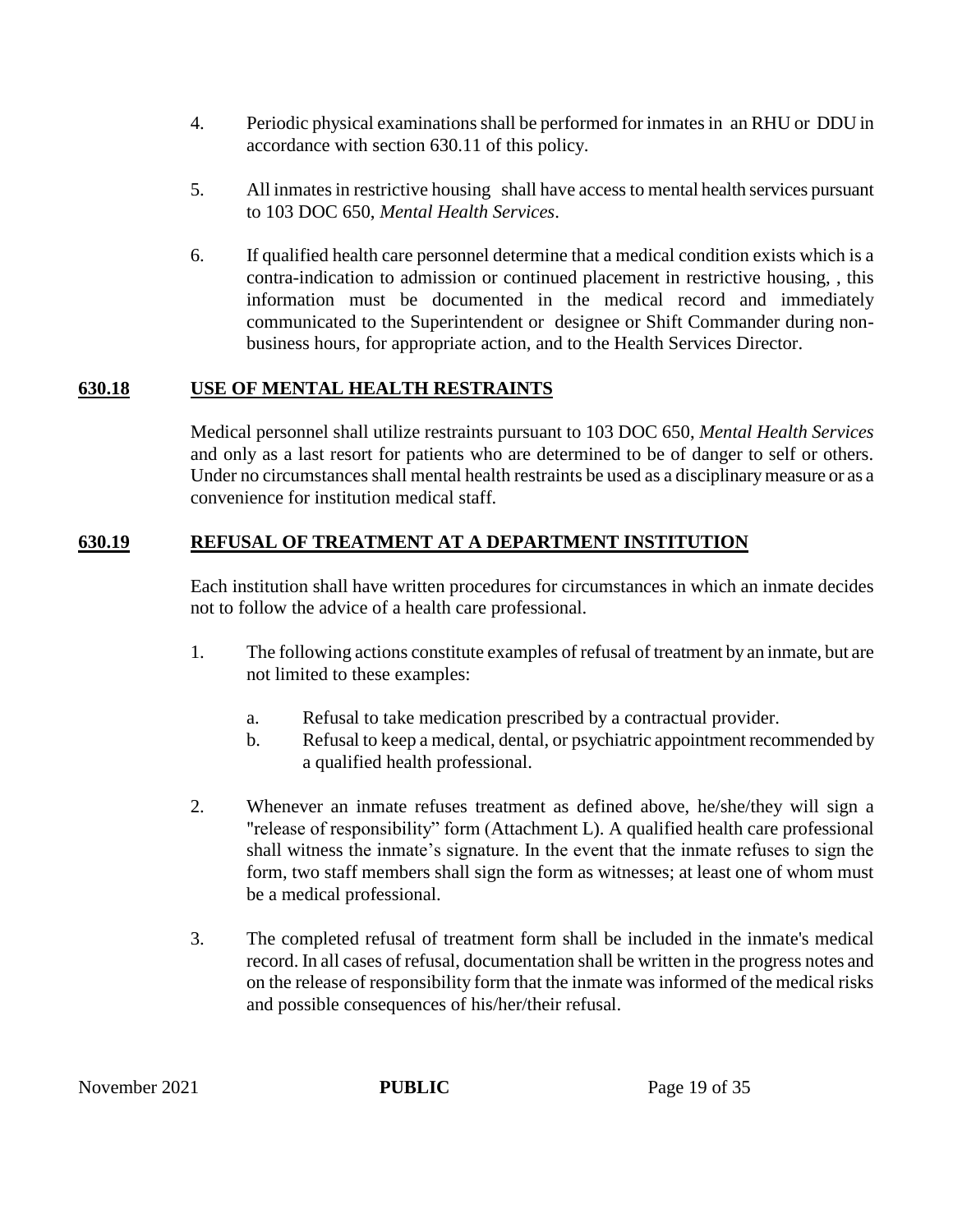4. In any refusal situation medical, mental health and institution staff should attempt to persuade the inmate to consent to necessary treatment and clearly outline the risks of continued refusals. In most cases, the inmate can be persuaded to consent to treatment.

The Department and contractual medical provider shall comply with all applicable statutes relating to informed consent procedures. The Department, through the contractual medical provider, shall ensure that the delivery of all health care is to be preceded by an explanation of the nature of such treatment.

In such cases where the inmate continues to refuse treatment and a life threatening emergency does exist, the Assistant Deputy Commissioner of Clinical Services, or designee, will contact the DOC Legal Division to seek a court order for forced treatment.

- 5. When it is deemed by a qualified health care professional that refusal of treatment will result in an immediately life threatening situation, the institution shall notify the contractual provider on call where applicable, and the Assistant Deputy Commissioner of Clinical Services or his/her/their designee. During non-business hours, the institution shall notify the contractual provider on call and the Health Services Duty Officer in accordance with 103 DOC 105, *Officer of the Day and Department Duty Station*. The Health Services Duty Officer will notify the Assistant Deputy Commissioner of Clinical Services.
- 6. Discharges from an IHSU cannot occur as a result of a "refusal of treatment" by an inmate. A contractual provider must deem that close observation/monitoring of the medical condition is no longer necessary.

# **630.20 REFUSAL OF TREATMENT AT AN OUTSIDE HOSPITAL OR OUTSIDE CLINIC**

The contractual medical provider is responsible for scheduling and arranging for outside hospital specialty appointments and/or clinic treatment visits for inmates based on a medical order.

- 1. In general, if an inmate wishes to refuse an outside medical appointment he/she/they may do so only at the outside hospital or clinic (point of service).
- 2. Whenever an inmate refuses treatment at an outside hospital, he/she/they will sign a hospital "release of responsibility" form as per hospital policy.
- 3. The completed refusal of treatment form shall be included in the inmate's hospital medical record and a copy sent to the HSU at the receiving prison institution.

November 2021 **PUBLIC** Page 20 of 35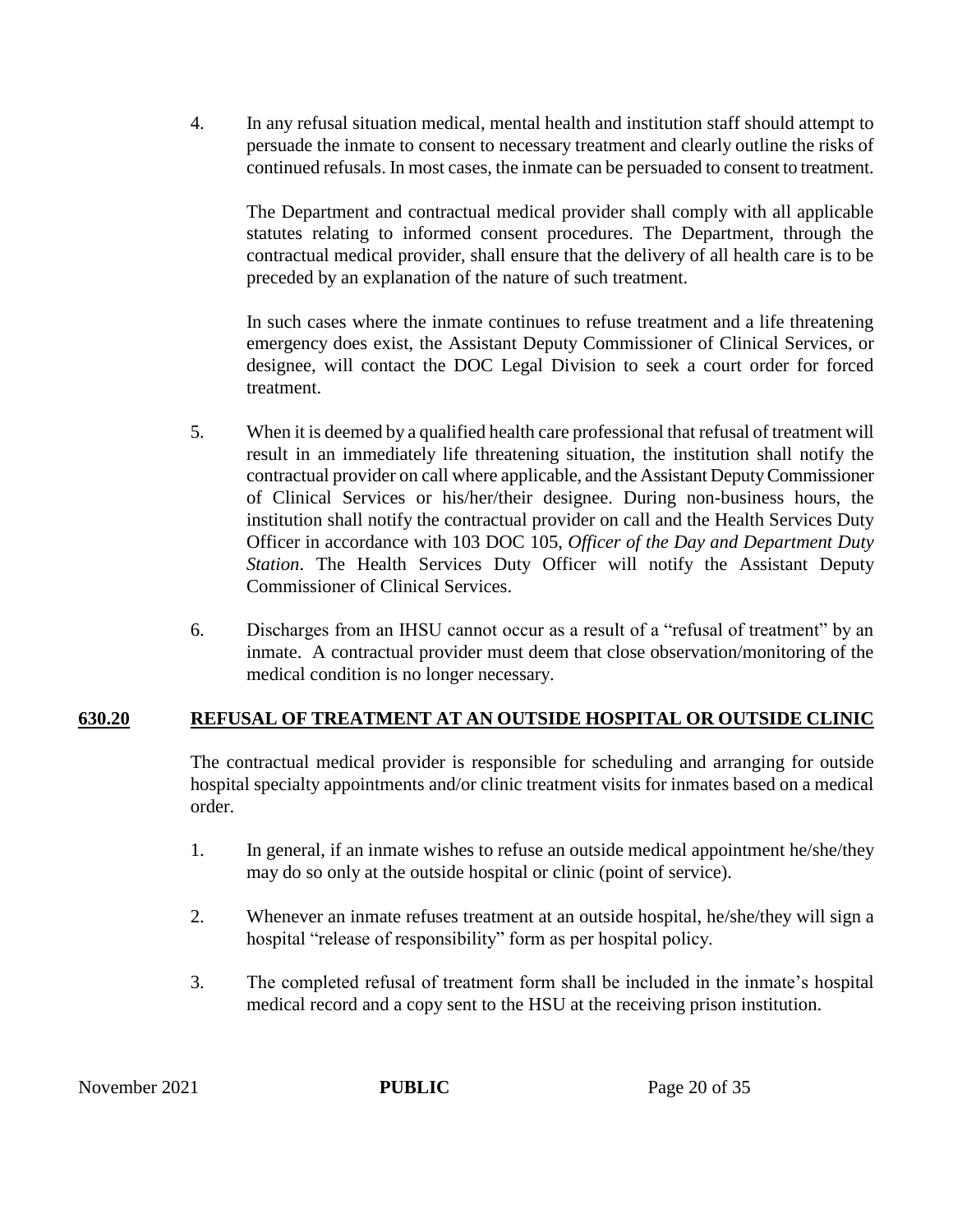- 4. In any refusal situation hospital/clinic medical and mental health staff should attempt to persuade the inmate to consent to necessary treatment and clearly outline the risks of continued refusals.
- 5. In cases where the inmate continues to refuse treatment at an outside hospital, the attending or consulting physician shall contact the contractual medical provider to determine an appropriate course of action.
- 6. Each DOC institution shall have a written policy for circumstances in which an inmate attempts to refuse an outside hospital/clinic appointment prior to being transported to the hospital or clinic. The policy shall address the following:
	- a. Procedures for notification of on-site institution health staff by security staff that an inmate is attempting to refuse a scheduled outside appointment prior to transport.
	- b. Procedures for notification of the responsible medical director or designee by on-site institution health staff that an inmate is attempting to refuse an outside appointment.

# **630.21 RELEASE PROCEDURES**

Whenever an inmate is released from a maximum or medium security institution, the inmate shall, whenever possible, be given a physical examination prior to discharge. At a minimum security institution, the inmate's medical record will be reviewed and a health status report completed.

- 1. When an inmate is discharged from an institution with on-site medical staff, a health status report shall be completed by qualified health care staff, who shall explain it fully to the inmate being discharged; a copy of the health status report shall be provided to him/her/them. The original health status report shall be placed in the inmate's medical record. If, after completing the health status report, it is felt that a referral to an outside provider is necessary to continue medical care this shall be discussed with the inmate.
- 2. When an inmate is being referred to an outside designated health care provider, the inmate shall sign an authorization for release of medical records (see 103 DOC 607, *Inmate Medical Records*, Attachment's 1 & 2) and a copy of the inmate's medical record shall be sent to the provider.

Referral information shall be documented on the Release/Aftercare Plan screen in IMS.

November 2021 **PUBLIC** Page 21 of 35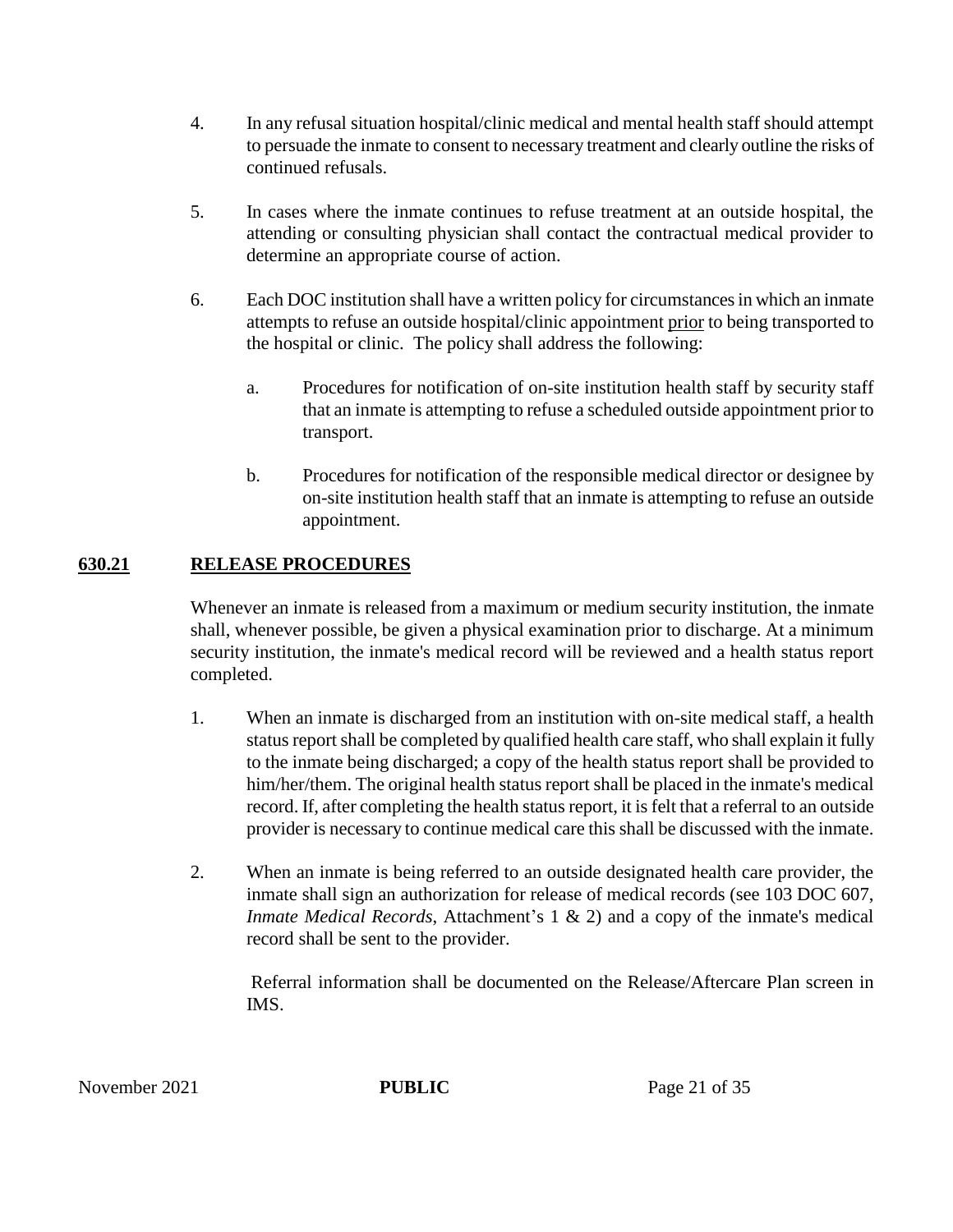- 3. Medications for released inmates shall be governed by 103 DOC 661, *Pharmacy and Medication*.
- 4. Additional information relative to an inmate's release may be found in 103 DOC 493, *Reentry Policy*.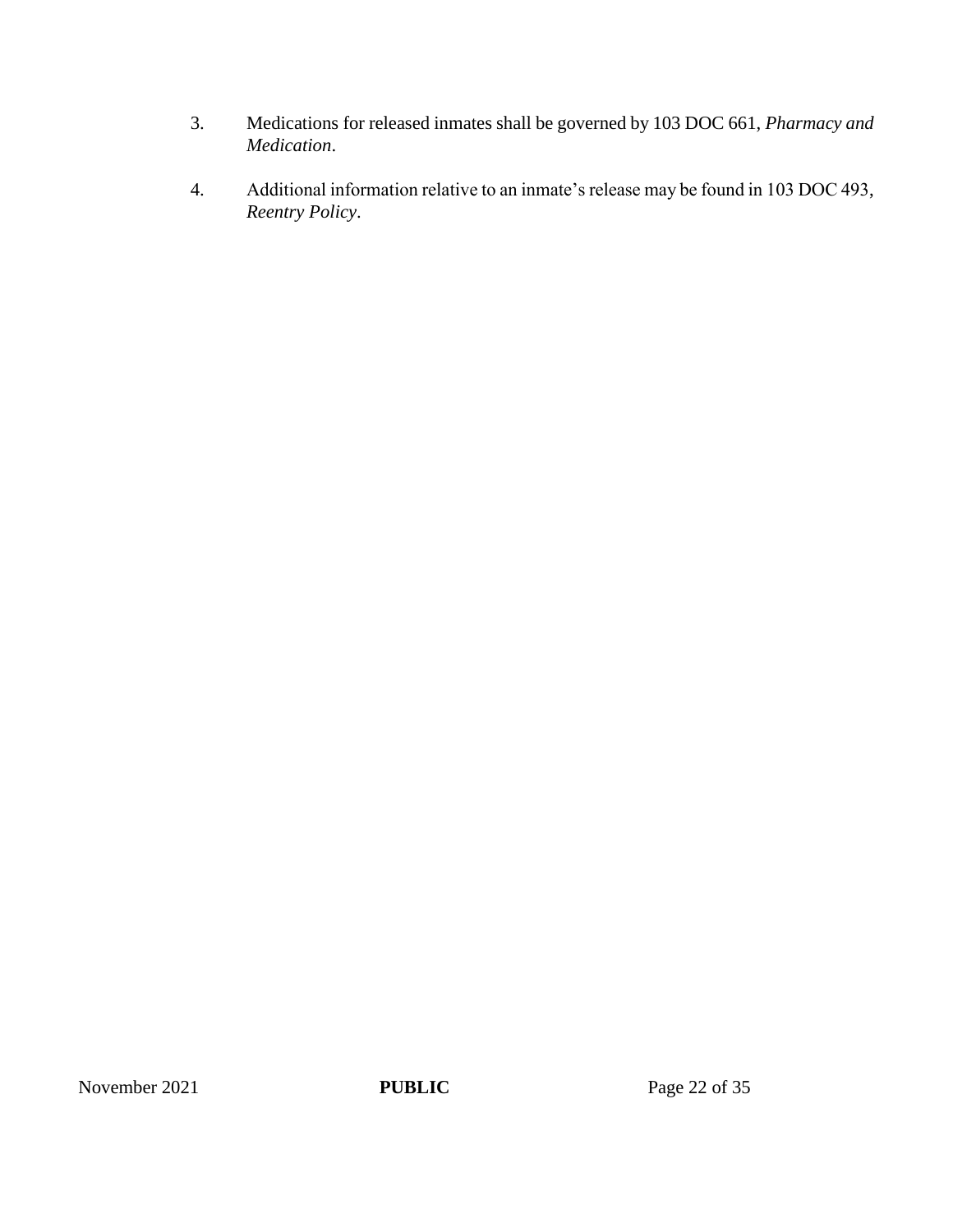Attachment A

#### SAMPLE LETTER FROM ADC OF CLINICAL SERVICES HEALTH SERVICE DIVISION RESPONSE

Date

Dear

Enclosed are release forms which are necessary to request consideration for an on site medical examination by an outside physician in a Massachusetts Department of Correction institution. Along with these releases it will be necessary for you to return to the Director Health Services, a written request for the on site examination stating specifically the nature of the examination you are requesting. Your request should include the name of the physician as well as his/her/their/their Massachusetts certification number.

This is also to advise you that only the Department's contractual medical staff determine when outside examinations or testing are medically necessary. However, in accordance with established Health Services procedures, a medical examination on site at an institution by an outside physician may be arranged with the permission of the Assistant Deputy Commissioner of Clinical Services. If approved, the outside physician will be allowed to perform a non-intrusive examination of your client and review his Department of correction medical record, provided your client signs the necessary release of liability and costs. Please note that if approved, the cost of such examinations is to be borne by the inmate, not the Department of Correction or its contractual medical provider.

Further, any outside physician must also sign a waiver of liability and costs. Any outside medical consultation reports would be reviewed by the on site medical director. Outside physicians may write their medical recommendations for treatment on consultation forms, but they may not write any medical orders or notes in any part of the medical record. Further, neither the Department of Correction nor its contractual medical provider is required to comply with any consultation recommendations made by an outside physician.

By copy of this letter, the medical director will be made aware of your request for an outside physician examination. If you have any questions regarding the process, please feel free to contact this office.

Sincerely,

Assistant Deputy Commissioner of Clinical Services

cc: Medical Director, (contractual medical provider) HSA, (appropriate institution) Counsel, DOC Legal Division

November 2021 **PUBLIC** Page 23 of 35

Attachment B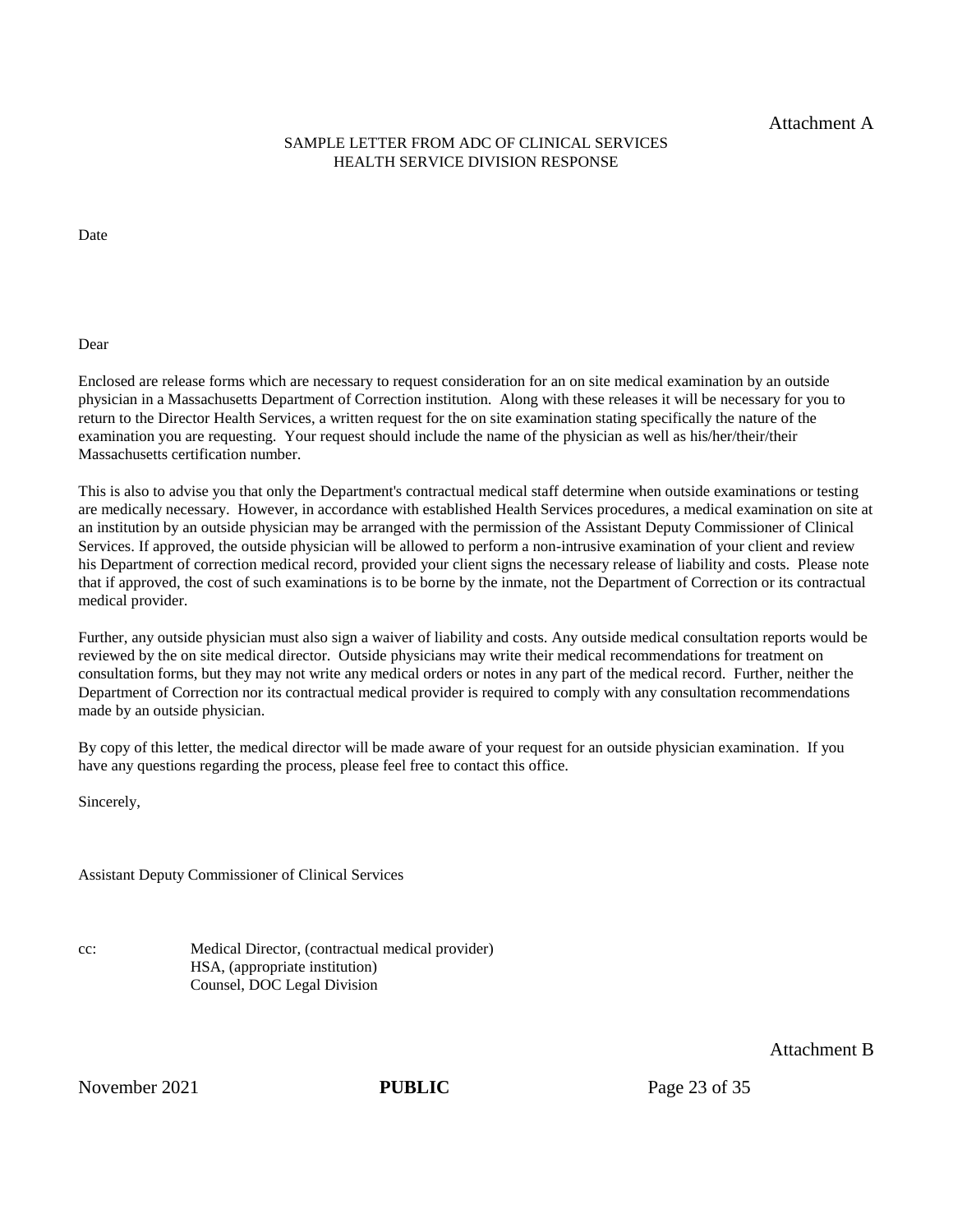# **MASSACHUSETTS DEPARTMENT OF CORRECTION HEALTH SERVICES DIVISION RELEASE (Physician)** Outside Medical Services

I, \_\_\_\_\_\_\_\_\_\_\_\_\_\_\_\_\_\_\_\_\_\_\_\_\_\_\_, agree to perform or cause to perform the medical services listed below on an inmate in the custody of the Massachusetts Department of Correction. In so doing, I understand that neither the Commonwealth of Massachusetts, nor the Massachusetts Department of Correction, nor any of their agents, officials, or employees, nor the medical provider for the Department of Correction, will incur any financial obligation for said services. Further, I for myself and my agents heirs, employees, successors, and assigns agree to release and forever discharge the Department of Correction and all its agents, officials, and employees, and the medical provider for the Department of Correction from any and all liability, causes of action, claims, suits, damages, obligations, agreements, debts, judgments, or any other matter arising out of or in any way connected directly or indirectly, with said medical services except as otherwise provided by state law.

Name and Address of Provider (Type or print clearly):

\_\_\_\_\_\_\_\_\_\_\_\_\_\_\_\_\_\_\_\_\_\_\_\_\_\_\_\_\_\_\_\_\_\_\_\_\_\_\_\_\_\_\_\_\_\_

\_\_\_\_\_\_\_\_\_\_\_\_\_\_\_\_\_\_\_\_\_\_\_\_\_\_\_\_\_\_\_\_\_\_\_\_\_\_\_\_\_\_\_\_\_\_

\_\_\_\_\_\_\_\_\_\_\_\_\_\_\_\_\_\_\_\_\_\_\_\_\_\_\_\_\_\_\_\_\_\_\_\_\_\_\_\_\_\_\_\_\_\_

\_\_\_\_\_\_\_\_\_\_\_\_\_\_\_\_\_\_\_\_\_\_\_\_\_\_\_\_\_\_\_\_\_\_\_\_\_\_\_\_\_\_\_\_\_

Nature of Services (Please type or print clearly): \_\_\_\_\_\_\_\_\_\_\_\_\_\_\_\_\_\_\_\_\_\_\_\_\_\_\_\_\_\_

|               |                                                                                                                       | Signed:<br>(Physician's Signature) |  |
|---------------|-----------------------------------------------------------------------------------------------------------------------|------------------------------------|--|
|               |                                                                                                                       |                                    |  |
|               |                                                                                                                       | Date:                              |  |
|               |                                                                                                                       |                                    |  |
|               |                                                                                                                       |                                    |  |
| Date:         | <u> 1980 - Andrea Barbara, martin da basar a shekara tsara a shekara tsa a shekara tsara a shekara tsara a shekar</u> |                                    |  |
| November 2021 | <b>PUBLIC</b>                                                                                                         | Page 24 of 35                      |  |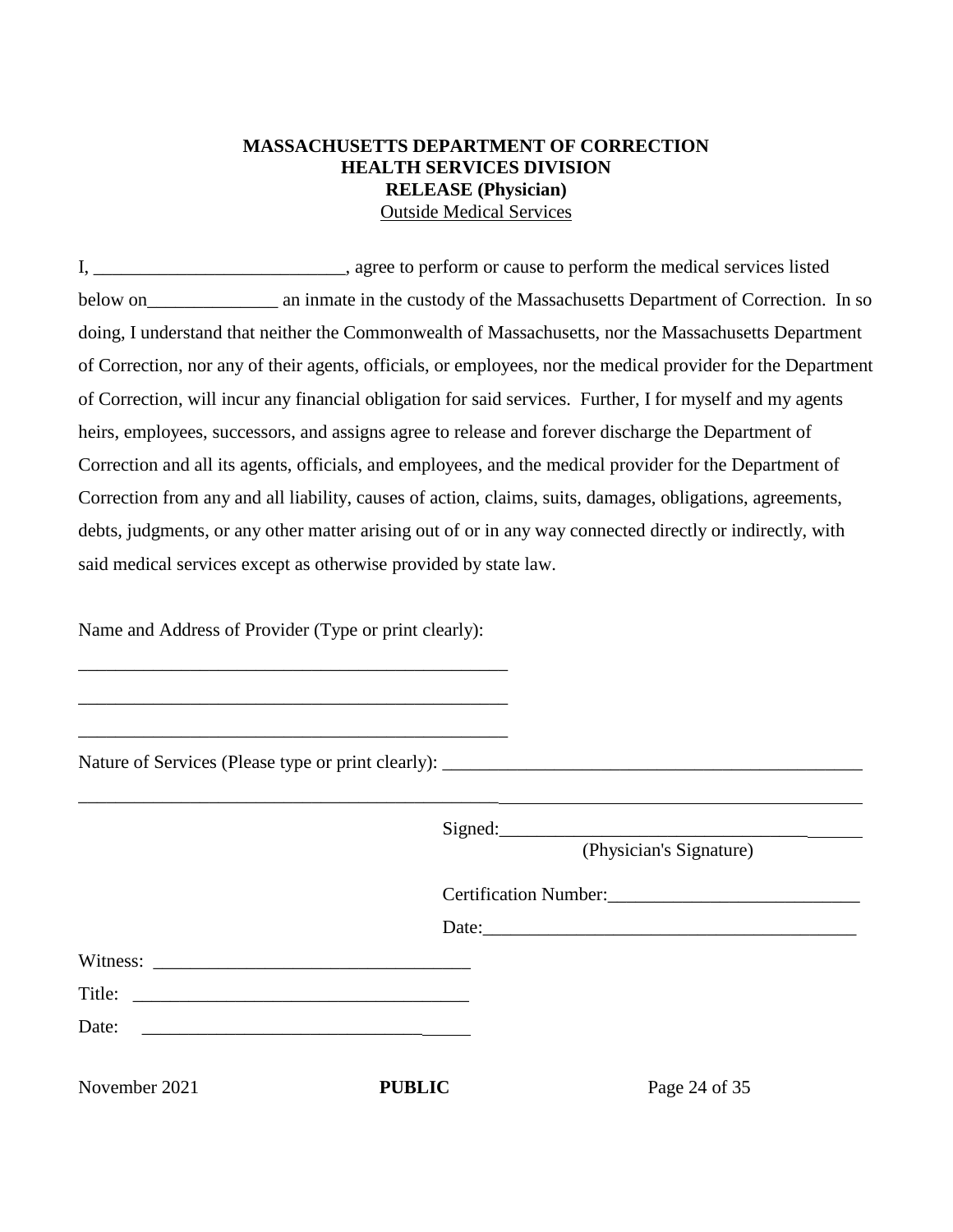### Attachment C

# **MASSACHUSETTS DEPARTMENT OF CORRECTION HEALTH SERVICES DIVISION RELEASE (Inmate)** (OUTSIDE MEDICAL SERVICES)

I, wish to obtain the medical services listed below. I agree to assume full responsibility for payment for said services. In so doing, I understand that neither the Commonwealth of Massachusetts Department of Correction, nor any of its agents, officials, employees, nor the medical provider for the Department of Correction, will incur any financial obligations for said services. Further, I, for myself and my agents, heirs, employees, successors, and assigns, agree to release and forever discharge the Department Of Correction and all its agents, officials, employees, and the medical provider for the Department of Correction, from any and all liability, causes of action, claims, suits, damages, obligations, agreements, debts, judgments, or any other matter arising out of or in any way connected directly or indirectly, with said medical services except as otherwise provided by state law.

| Name and Address of Provider                                                                                                      |               |                                                                                                                       |
|-----------------------------------------------------------------------------------------------------------------------------------|---------------|-----------------------------------------------------------------------------------------------------------------------|
| <b>Nature of Services:</b>                                                                                                        |               | <u> 1989 - Johann John Stone, markin film yn y sefydlu yn y gynnwys y gynnwys y gynnwys y gynnwys y gynnwys y gyn</u> |
|                                                                                                                                   |               | (Inmate's Signature)                                                                                                  |
|                                                                                                                                   | Date:         |                                                                                                                       |
| Witness:<br><u> 1980 - Johann Barn, mars and de Branch Barn, mars and de Branch Barn, mars and de Branch Barn, mars and de Br</u> |               |                                                                                                                       |
| Title:                                                                                                                            |               |                                                                                                                       |
| Date:                                                                                                                             |               |                                                                                                                       |
| November 2021                                                                                                                     | <b>PUBLIC</b> | Page 25 of 35                                                                                                         |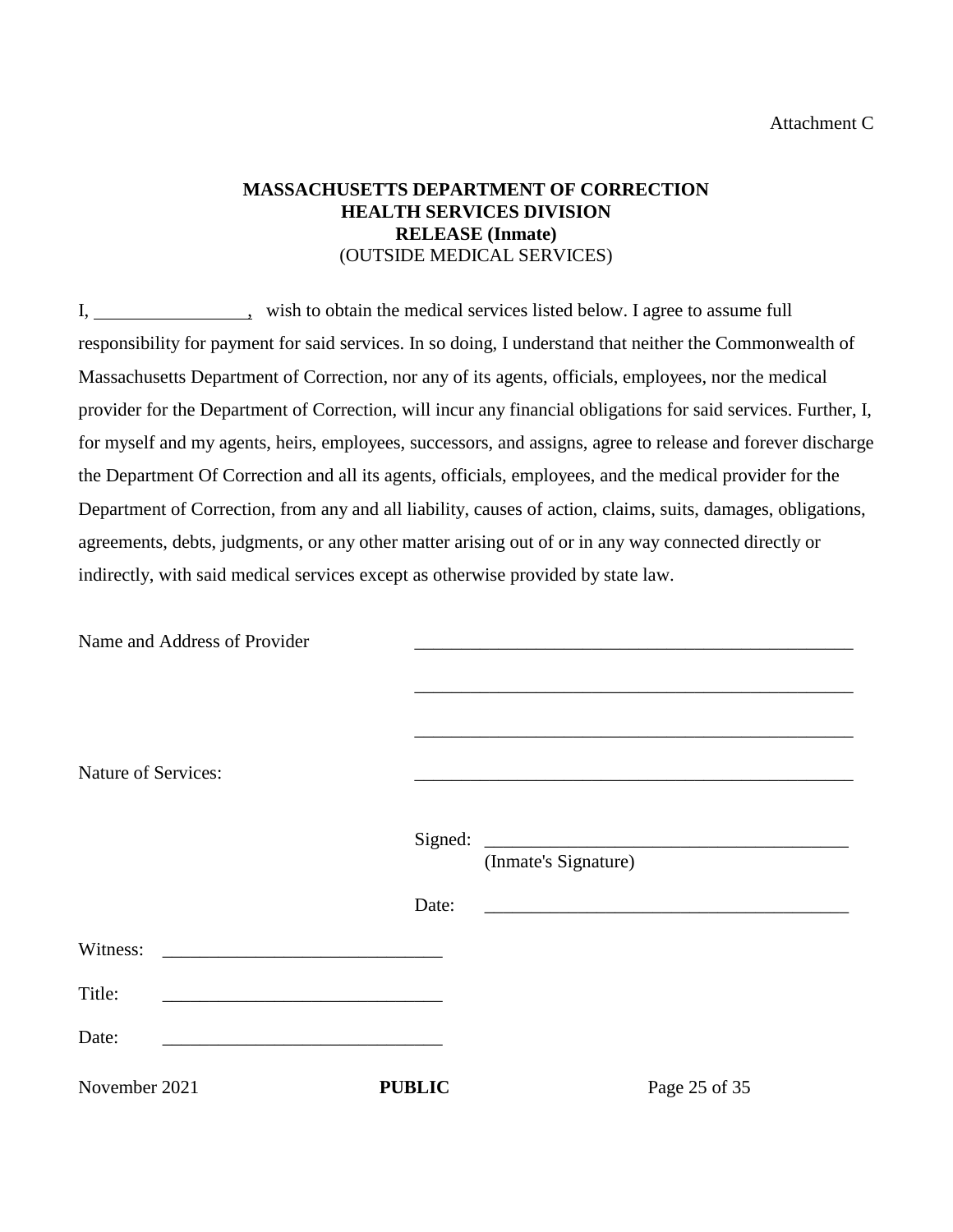# 105 CMR: DEPARTMENT OF PUBLIC HEALTH 105 CMR 205.000: MINIMUM STANDARDS GOVERNING MEDICAL RECORDS AND THE CONDUCT OF PHYSICAL EXAMINATIONS IN CORRECTIONAL FACILITIES

#### Section

205.001: Purpose 205.010: Scope 205.020: Definitions 205.100: Inmates to be Screened 205.101: Inmates to Have Physical Examination 205.102: Examinations to be Conducted by Licensed Personnel 205.103: Examinations to be Conducted in Privacy 205.104: Results of Examination to be Discussed with Inmate 205.105: Equipment Necessary for Physical Examination 205.200: Content of Physical Examination 205.500: Medical Record to be Maintained 205.501: Record to be Accurate 205.502: Responsibility of Health Services Staff 205.503: Record to be Transferred with Inmates 205.504: Confidentiality 205.505: Inspection of Records 205.600: Contents of Medical Record 205.602: All Visits to be Recorded 205.603: Identification and Filing 205.604: Storage Space 205.700: Severability

#### 205.001: Purpose

The purpose of 105 CMR 205.000 is to establish minimum standards relative to the conduct of the initial admission physical examinations within correctional facilities and to prescribe the medical record utilized therein.

#### 205.010: Scope

105 CMR 205.000 shall apply to all correctional facilities, institutions, jails and houses of correction, as defined by M.G.L. c. 125, § 1, operated by the Commonwealth or any subdivision thereof.

#### 205.020: Definitions

November 2021 **PUBLIC** Page 26 of 35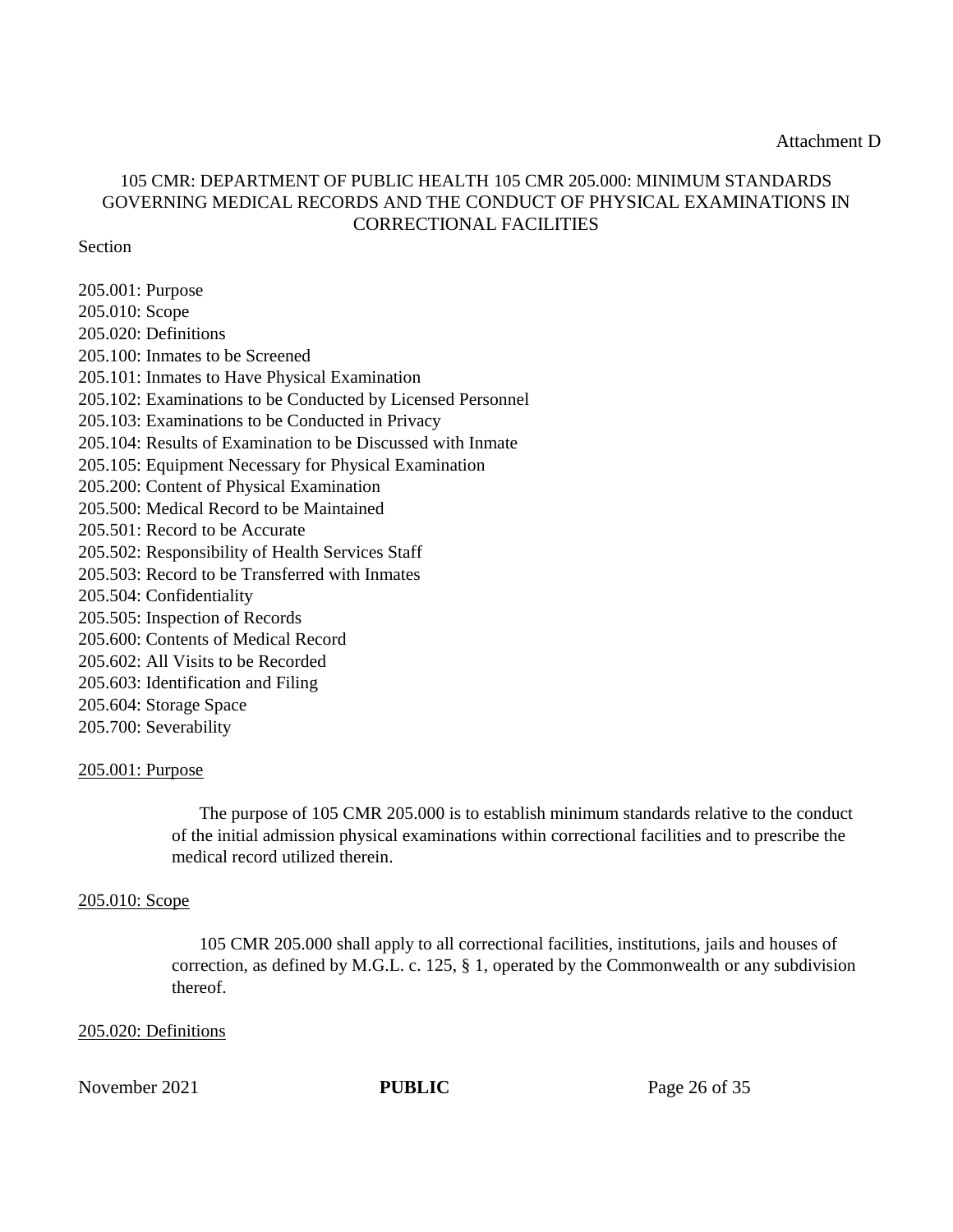As used in 105 CMR 205.000, the following words shall have the following meanings, unless the context requires otherwise:

Correctional Facility. Any correctional facility or correctional institution as defined by M.G.L. c. 125, § 1, operated by the Commonwealth or any subdivision thereof, including jails and houses of detention.

Health Services Staff. The staff providing medical care or treatment to inmates within the correctional facility according to recommendations of U.S. Preventive Services Task Force (USPSTF), the Massachusetts Health Quality Partners (MHQP) or other generally recognized evidence-based, consensus practice recommendations.

Inmate. A committed offender or other such person placed in a correctional facility as defined in M.G.L. c. 125, § 1.

Medical Care. All services which are provided for the purpose of securing the prevention, diagnosis and treatment of illness or disability.

#### 205.100: Inmates to be Screened

Immediately upon admission to the correctional facility, and prior to being placed in the general inmate population, all inmates shall receive an admission health screening conducted by persons trained in the completion of such a screening. The results of such screening shall be recorded in accordance with 105 CMR 205.600. Whenever possible such person shall be a member of the health services staff.

#### 205.101: Inmates to Have Physical Examination

Each inmate committed to a correctional facility for a term of 30 days or more shall receive a physical examination no later than 14 days after admission to said facility. However, an inmate entering a correctional facility who is accompanied by a medical record containing a record of a complete physical examination conducted less than 90 days prior to his or her admission need not be given a complete physical examination. Each such inmate not receiving a complete physical examination shall, however, be seen by a physician, or a physician's assistant or nurse practitioner under the supervision of a physician who shall:

(A) Review the inmate's medical record;

(B) Examine the inmate for any signs of trauma or disease which may have been incurred by the inmate after his most recent physical examination;

(C) Conduct any examinations and tests which are medically indicated;

(D) Review the findings and any required follow-up services with the inmate.

November 2021 **PUBLIC** Page 27 of 35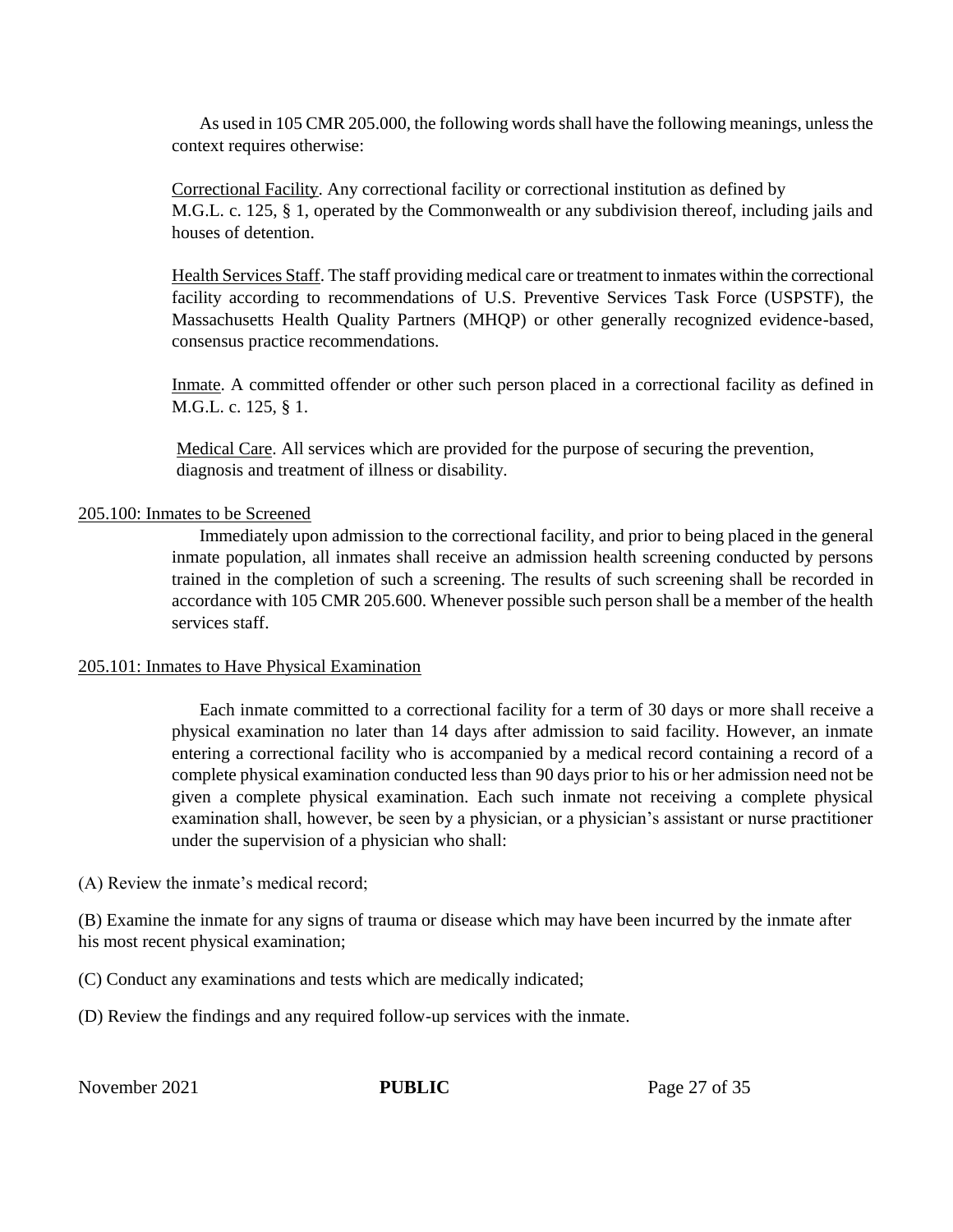### 205.102: Examinations to be Conducted by Licensed Personnel

All physical examinations shall be conducted by a physician licensed to practice medicine in the Commonwealth of Massachusetts or by a properly licensed nurse practitioner or physician assistant under the supervision of said physician.

### 205.103: Examinations to be Conducted in Privacy

Inmates shall be examined in a room which provides for privacy and dignity to the inmate and examiner. When necessary for security reasons, a correctional officer may be present.

(A) In existing facilities, physical examinations shall be conducted in a room used solely for the purpose of providing medical care. This examination room shall contain a handwash sink with hot and cold running water. The handwash sink shall be equipped with nonhand operated controls such as elbow, knee or foot controls. If, in an existing facility, the required handwash sink cannot be located in the examination room because of preexisting structural obstructions, the sink shall be located in close proximity to the examination room.

(B) In new or renovated facilities, physical examinations shall be conducted in a room used solely for the purpose of providing medical care. This examination room shall contain a handwash sink with hot and cold running water. The handwash sink shall be equipped with nonhand operated controls such as elbow, knee or foot controls.

### 205.104: Results of Examination to be Discussed with Inmate

Upon completion of the physical examination and all required and ordered laboratory tests a qualified health services staff shall discuss with the inmate the results of said examination, its implication, and suggestions for further diagnosis and/or treatment.

### 205.105: Equipment Necessary for Physical Examination

The physical examination required by 105 CMR 205.000 shall be conducted with all appropriate and standard equipment necessary to conduct the examination in its entirety, including an examining table with a disposable covering which shall be replaced after each use, and consistent with standards in 105 CMR 140.210 through 105 CMR 140.211. 105 CMR: DEPARTMENT OF PUBLIC HEALTH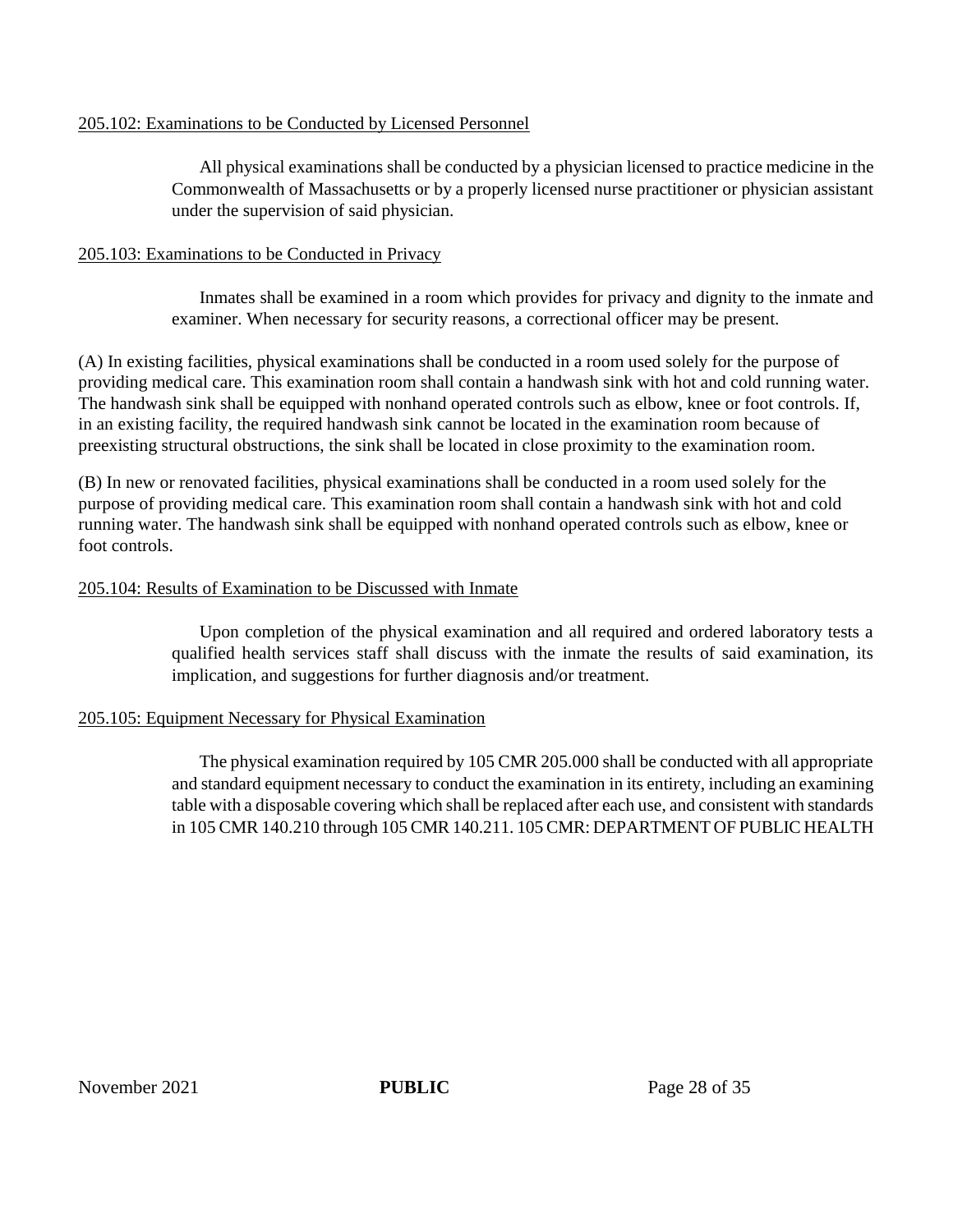#### 205.200: Content of Physical Examination

(A) The physical examination shall include inquiry concerning:

(1) signs and symptoms of disease or injury;

(2) chronic health problems;

(3) use of prescribed or non-prescribed medicines or drugs, including alcohol;

(4) allergies;

(5) prior significant illness and hospitalization;

(6) family history; and

(7) immunization status.

(B) The physical examination shall also include observation concerning:

(1) Behavior, which includes state of consciousness, with screening for mental status and active mental health issues, as well as appearance, conduct, tremor and sweating;

(2) Signs of trauma and communicable disease;

(3) Dental decay, filled and missing teeth.

(C) The physical inspection and examination shall be consistent with community standards, with targeted attention to risk factors common among incarcerated individuals, and include prompts for reporting such risk factors, including administration of a substance use disorder and mental health screening tool, such as the U.S. Substance Abuse and Mental Health Services Administration Screening, Brief Intervention, and Referral to Treatment (SBIRT), as well as measurement of vital signs, height, weight and oxygen saturation.

(D) Diagnostic Tests. The following diagnostic tests shall be performed on each inmate consistent with the current recommendations of the USPSTF, MHQP or other generally recognized evidence-based, consensus practice recommendations, and as medically appropriate in accordance with the provisions of 105 CMR 205.101:

(1) Complete blood count (CBC);

(2) Purified protein derivative (PPD) skin test for tuberculosis infection by the Mantoux technique and/or chest film as appropriate;

(3) Urine for the detection of glucose, ketones, protein and white blood cells. In males, if the results of the white blood cell test is positive, a test for Chlamydia trachomatis shall be conducted.

(4) Female - test for gonorrhea and Chlamydia trachomatis infection;

(5) Female - Papanicolaou smear of the uterine cervix;

(6) Female - pregnancy test;

(7) Mammogram - for all females who have been committed for a term of at least 90 days consistent with current recommendations of the USPSTF;

(8) HIV counseling and voluntary HIV testing;

(9) Counseling about hepatitis C and voluntary testing for hepatitis C virus infection according to risk assessment and age-based recommendations of the USPSTF and the Centers for Disease Control and Prevention;

(10) Other age and gender appropriate laboratory and imaging screening tests consistent with current recommendations of the USPSTF.

### 205.500: Medical Record to be Maintained

Each inmate shall have an individual medical record which shall be kept separate from any other administrative records.

November 2021 **PUBLIC** Page 29 of 35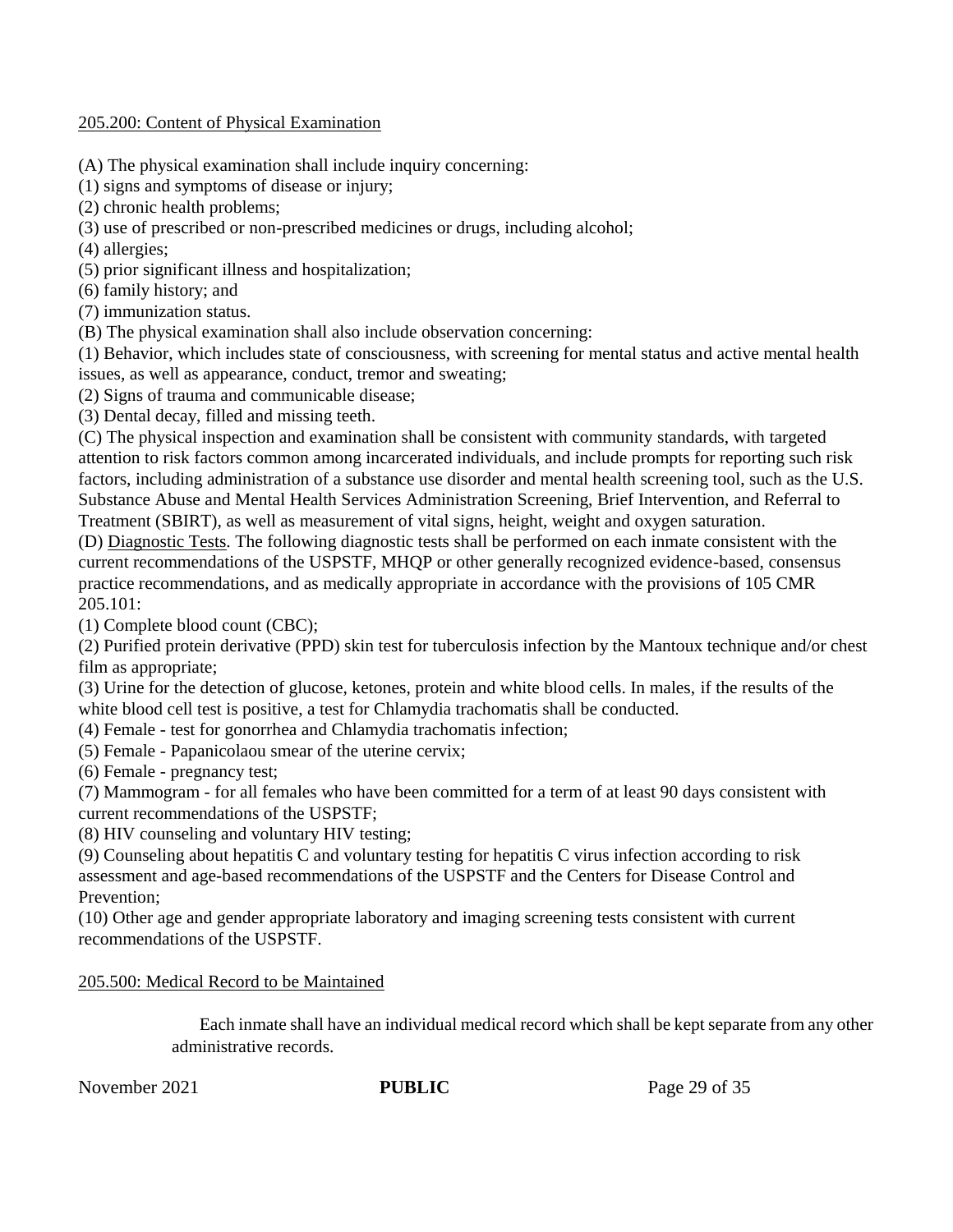#### 205.501: Record to be Accurate

An accurate and complete medical record shall be maintained for each inmate from the time of admission to the time of discharge.

#### 205.502: Responsibility of Health Services Staff

Orders for treatment and all reports shall be legibly entered into the medical record either in ink, type, or electronic digital media and signed by appropriate health services staff submitting such orders or reports. 105 CMR: DEPARTMENT OF PUBLIC HEALTH

#### 205.503: Record to be Transferred with Inmates

At any time an inmate is transferred to another correctional or health care facility, a copy of the medical record or a summary sheet shall accompany the inmate. Any portion of the record, which is not reasonably completed at the time of the transfer, shall be completed and a copy delivered to such facility within 72 hours of said transfer.

The medical record or any portion thereof which accompanies the inmate shall be sealed and given into the custody of the transportation officer responsible for the transfer of the inmate and shall be delivered to the person responsible for the maintenance of the medical records at the receiving facility.

#### 205.504: Confidentiality

The medical staff shall maintain and use medical records in a manner which ensures the confidentiality of the information contained therein. Only those persons who need access to the record in order to provide medical services to the inmate or fulfill statutory obligations, and those persons specifically authorized by the inmate to see the record, shall have access to the records and information in them. The Department of Public Health staff shall have access to the records and information in them for the purpose of determining compliance with 105 CMR 205.000 and shall maintain the confidentiality of records relating to individual inmates.

#### 205.505: Inspection of Records

Medical records may be inspected by, or furnished to, the inmate to whom they relate, his or her attorney or by any other person upon written authorization from the inmate. The inmate's signature on the written authorization shall be witnessed by a correctional facility's staff person. Copies of such records shall be furnished within 72 hours of request. Fees for such copies shall not exceed the fees required for copying public documents.

#### 205.600: Contents of Medical Record

Every medical record used in a correctional facility shall be maintained in accordance with the standards governing medical recordkeeping for clinics as set forth in 105 CMR 140.000: *Licensure of Clinics*.

November 2021 **PUBLIC** Page 30 of 35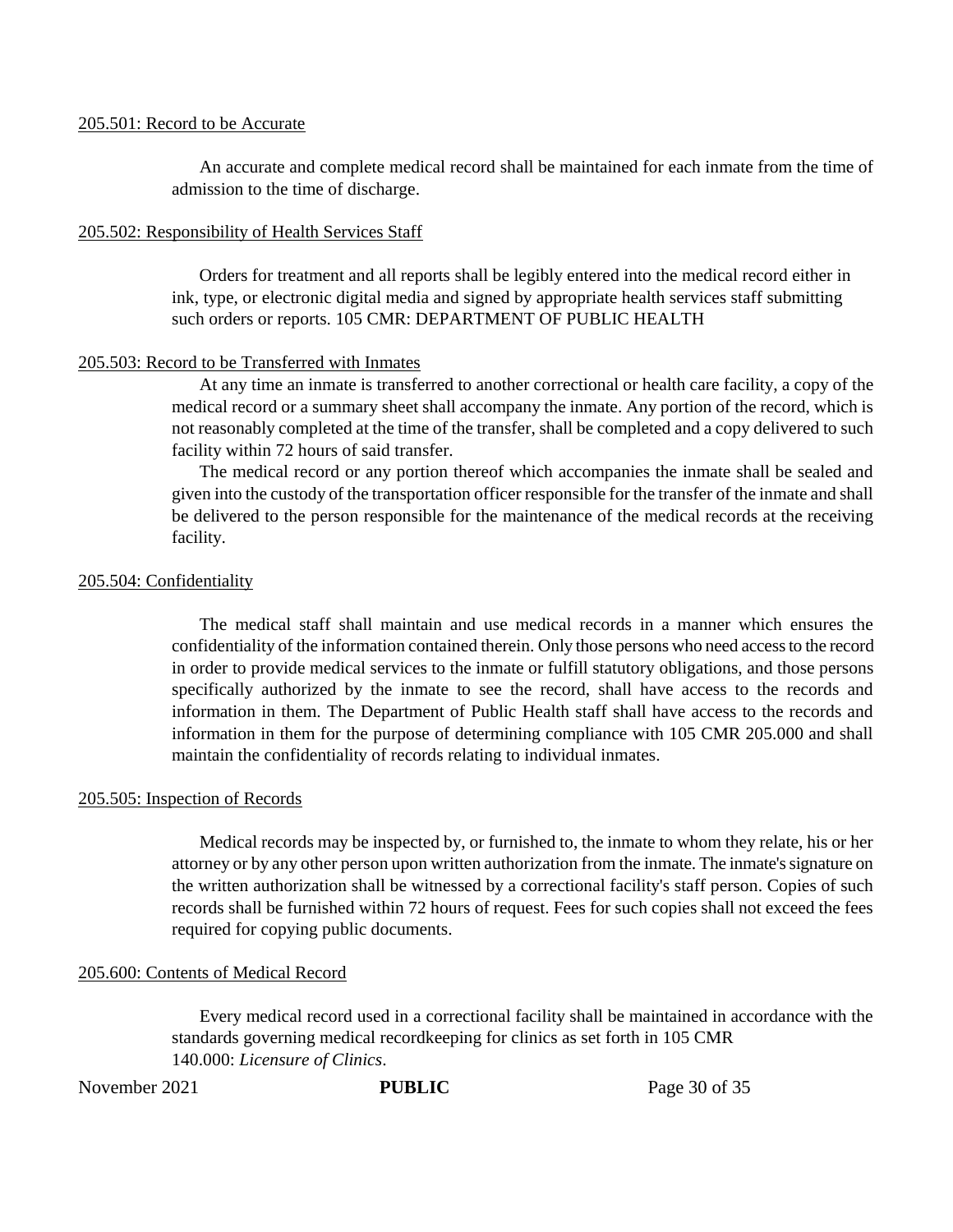#### 205.602: All Visits to be Recorded

All contacts for the purpose of receiving medical care that the inmate has with a health care staff person shall be recorded in the appropriate place in the medical record.

#### 205.603: Identification and Filing

The correctional facility shall maintain a system of identification and filing to ensure rapid access to each patient's medical record, regardless of the physical form or method of storage of records. Each patient shall have a single integrated record, except that records concerning mental health, dental and substance use disorder may be filed separately on the premises, provided there is an effective crossreferencing system.

#### 205.604: Storage Space

The correctional facility shall provide adequate equipment and space for the storage of active and inactive medical records. The records shall be maintained so as to be safe from fire and water damage and from unauthorized use. Medical records shall be retained for the time period set forth in M.G.L. c. 111, § 70. 105 CMR: DEPARTMENT OF PUBLIC HEALTH

#### 205.700: Severability

The provisions of 105 CMR 205.000 are severable. If any provision shall be declared invalid by any court, such provision shall be null and void and such determination shall not affect or impair any of the remaining provisions.

REGULATORY AUTHORITY 105 CMR 205.000: M.G.L., c. 111, §§ 2, 3, 5, 6 and c. 127, § 17.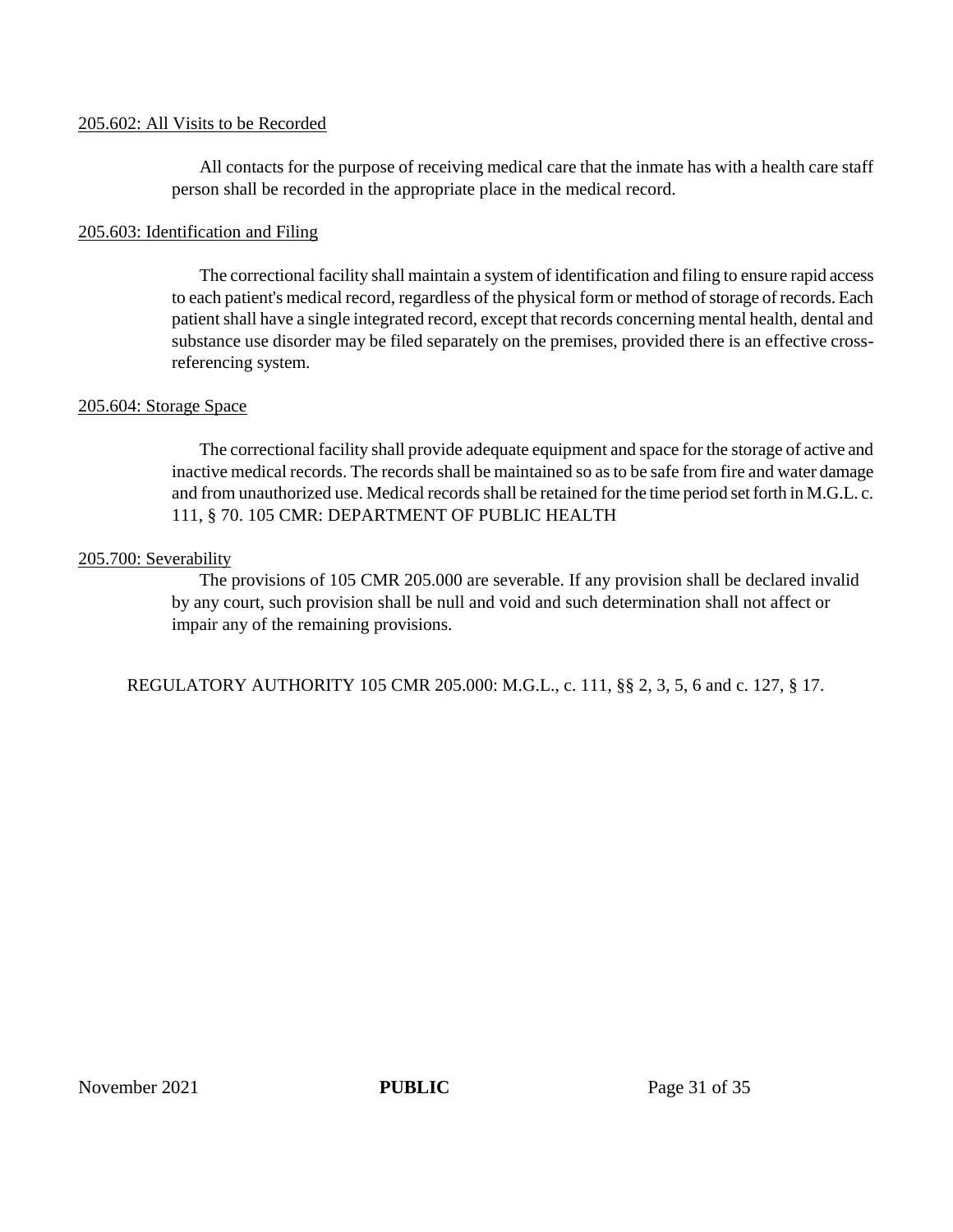### Attachment E

# MASSACHUSETTS DEPARTMENT OF CORRECTION - HEALTH SERVICES DIVISION CODE 99 Red Bag Contents

Basic Life Support Equipment (Required at all sites):

| 1              | 1/2" Adhesive Tape                                                                                                                                                                      | 1                    | Small Flashlight and Batteries                                        |  |  |
|----------------|-----------------------------------------------------------------------------------------------------------------------------------------------------------------------------------------|----------------------|-----------------------------------------------------------------------|--|--|
| 1              | 1" Silk Tape                                                                                                                                                                            | 2                    | Pen Lights                                                            |  |  |
| $\overline{2}$ | Band-Aids, 2" x 4"                                                                                                                                                                      | $\overline{4}$<br>Pr | Gloves, non-sterile                                                   |  |  |
| 6              | Band-Aids, 3/4" x 3" strips                                                                                                                                                             | 1                    | Aneroid sphygmomanometer w/adult cuff                                 |  |  |
| 6              | Gauze sponges, sterile 4"x 4"                                                                                                                                                           | 1                    | Stethoscope                                                           |  |  |
| 1              | Multi-trauma dressing 10"x 20"                                                                                                                                                          | 1                    | Splint (limb immobilizer)                                             |  |  |
| $\overline{c}$ | Kling, 3" conforming bandage                                                                                                                                                            | 1                    | Neck immobilizer, adjustable                                          |  |  |
| 2              | Eye dressing, oval                                                                                                                                                                      | 4                    | Tongue blades                                                         |  |  |
| 2              | Occlusive sterile gel dressing, large                                                                                                                                                   | 1                    | Ambu bag with adult mask                                              |  |  |
| 1              | Ace wrap                                                                                                                                                                                | 1                    | Oxygen tank (portable)w/regulator                                     |  |  |
| 3              | Triangular bandages                                                                                                                                                                     | 1                    | Oxygen tubing                                                         |  |  |
| 1              | Cold pack, instant ice pack                                                                                                                                                             | 1                    | Oxygen mask (adult size)                                              |  |  |
| 1              | Rescue blanket, disposable                                                                                                                                                              | 1                    | Nasal oxygen cannula                                                  |  |  |
| 1              | Burn sheet, sterile 60"x 90"                                                                                                                                                            | 1                    | Microshield CPR shield                                                |  |  |
| $\overline{2}$ | Ammonia inhalants                                                                                                                                                                       | 1                    | Saline eye irrigation, 4 oz.                                          |  |  |
| 1              | Trauma (EMT) Scissors                                                                                                                                                                   | 3                    | Health Services Authorization in envelope with pen                    |  |  |
| 1              | Safety knife                                                                                                                                                                            | 1                    | Gown - disposable/fluid impervious                                    |  |  |
| 3              | Berman oral airways (small, medium and large)                                                                                                                                           | 1                    | Mask w/eye shield OR mask and goggles                                 |  |  |
| 1              | Oral glucose solution (instaGlucose 30 gm)                                                                                                                                              | $\mathbf{1}$         | Glucometer with lancets and test strips and small<br>sharps container |  |  |
| 1              | Suction machine with tubing and suction catheter                                                                                                                                        | 1                    | Automatic External Defibrillator (AED)                                |  |  |
|                | Advanced Life Support Equipment Required to be kept in the Trauma Department of sites providing 24-hour nursing coverage.<br>Optional for gites with loss than 24 hour purging coverage |                      |                                                                       |  |  |

Optional for sites with less than 24-hour nursing coverage.

| IV Solution administration sets                   |   | IV Arm board                       |
|---------------------------------------------------|---|------------------------------------|
| Angiocatheters 20 G x 1 $\frac{1}{2}$ "           |   | Tourniquet                         |
| 500 cc Normal Saline IV Solution [0.9% sodium]    | 6 | Betadine [Povidone iodine] wipes   |
| chloride                                          |   |                                    |
| Dextrose 50% 50 ml injection [pre-filled syringe] |   | Narcan ampule [0.4 mg/ml]          |
| $\frac{1}{2}$ . Adhesive tape                     |   | 1 cc Syringe $w/22$ Gx1" needle    |
|                                                   |   | EpiPen [epinephrine hydrochloride] |

November 2021 **PUBLIC** Page 32 of 35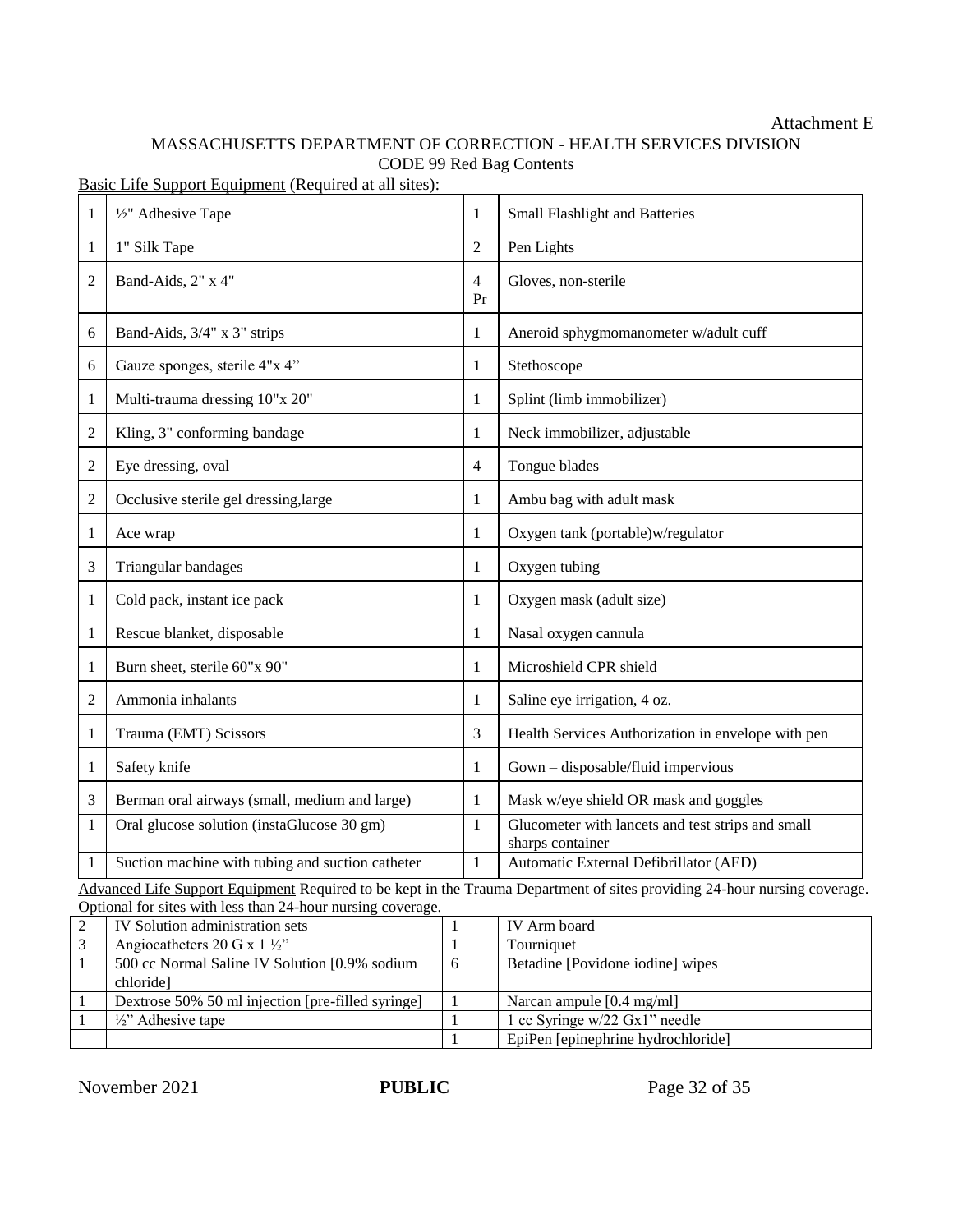### Medical Disaster Box Minimum Contents

| $1$ box/ $100$     | Non-sterile gloves, large               |
|--------------------|-----------------------------------------|
| $1$ box/ $100$     | Non-sterile gloves, medium              |
| $1 \text{ box}/20$ | Masks w/ eye protection                 |
| 12                 | Gowns, disposable                       |
| 1 set              | Air splints                             |
| 2                  | Cervical collars, adjustable            |
| $1$ box/50         | Sterile 4 x 4 gauze pads                |
| 4                  | <b>Blankets</b>                         |
| $1$ box/50         | <b>Butterfly closures</b>               |
| 6                  | Tourniquets                             |
| 4 rolls            | 1/2" Adhesive tape                      |
| $1 \text{ box}/20$ | Combine (ABD) pads                      |
| 2                  | Aneroid sphygmomanometers w/adult cuffs |
| $\overline{2}$     | Stethoscopes                            |
| $\overline{4}$     | Flashlights w/batteries                 |
| 1                  | Ambu bag                                |
| $\overline{2}$     | Microshield CPR shield                  |
| $\overline{4}$     | Oral airways, 2 medium, 2 large         |
| 50                 | Triage tags                             |
| 24                 | Red biohazard trash bags                |
| 12                 | Indelible markers                       |
| 1                  | Clipboard w/paper and pen               |

Intravenous supplies:

The following intravenous fluid-replacement supplies are required for all sites providing 24 hour nursing coverage. These supplies are optional for smaller sites with less than 24 hr. nursing coverage.

- 6 1000 ml lactated ringers solution
- 6 1000 ml normal saline solution
- 10 Angiocatheters, 20 G x 1 ½"
- 10 IV starter kits: tubing, betadine wipes, dressings, tape, etc.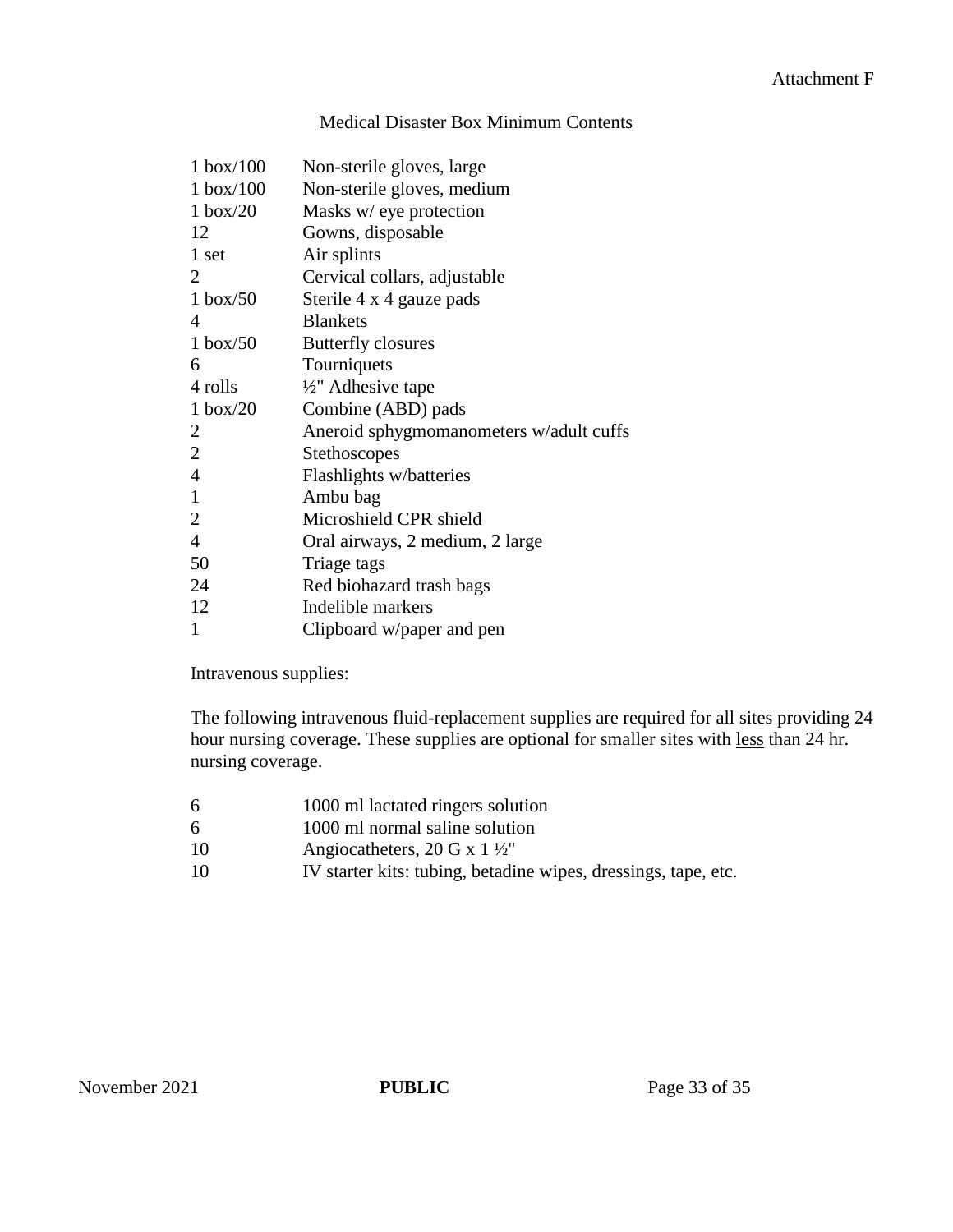Attachment H

# **MEDICAL SERVICE PROVIDER FORM MEDICAL RESTRICTIONS**

|                                                                                                                                                           |                              |        |               | <b>INSTITUTION</b> |
|-----------------------------------------------------------------------------------------------------------------------------------------------------------|------------------------------|--------|---------------|--------------------|
| <b>NAME</b>                                                                                                                                               |                              | ID#    | D.O.B.        |                    |
| <b>DATE</b>                                                                                                                                               |                              |        |               |                    |
|                                                                                                                                                           |                              |        |               |                    |
| ( (D.O.C. <b>DESIGNEE</b> )<br>The above named inmate has been determined to have the following needs/restrictions due to a current medical<br>condition: |                              |        |               |                    |
| <b>TYPE</b>                                                                                                                                               | <b>DATE</b>                  | (FROM) | (TO)          |                    |
| <b>NO WORK STATUS</b>                                                                                                                                     |                              |        |               |                    |
| <b>LIGHT WORK STATUS</b>                                                                                                                                  |                              |        |               |                    |
| <b>BOTTOM BUNK</b>                                                                                                                                        |                              |        |               |                    |
| SPECIAL EQUIPMENT (DESCRIBE BELOW)                                                                                                                        |                              |        |               |                    |
| OTHER (DESCRIBE BELOW)                                                                                                                                    |                              |        |               |                    |
| <b>TRANSPORTATION RESTRICTIONS:</b><br>MODIFIED RESTRAINTS TYPE:                                                                                          |                              |        |               |                    |
| SEDAN:<br><b>WHEELCHAIR VAN:</b>                                                                                                                          |                              |        |               |                    |
| <b>MEDICAL REASON:</b>                                                                                                                                    |                              |        |               |                    |
|                                                                                                                                                           |                              |        |               |                    |
|                                                                                                                                                           | MD/PA/NP                     |        | TIME:         |                    |
| <b>HSA</b>                                                                                                                                                |                              |        | TIME:         |                    |
|                                                                                                                                                           | <b>SITE MEDICAL DIRECTOR</b> |        | TIME:         |                    |
| DEPUTY SUPT, IAC                                                                                                                                          |                              |        |               |                    |
| November 2021                                                                                                                                             | <b>PUBLIC</b>                |        | Page 34 of 35 |                    |